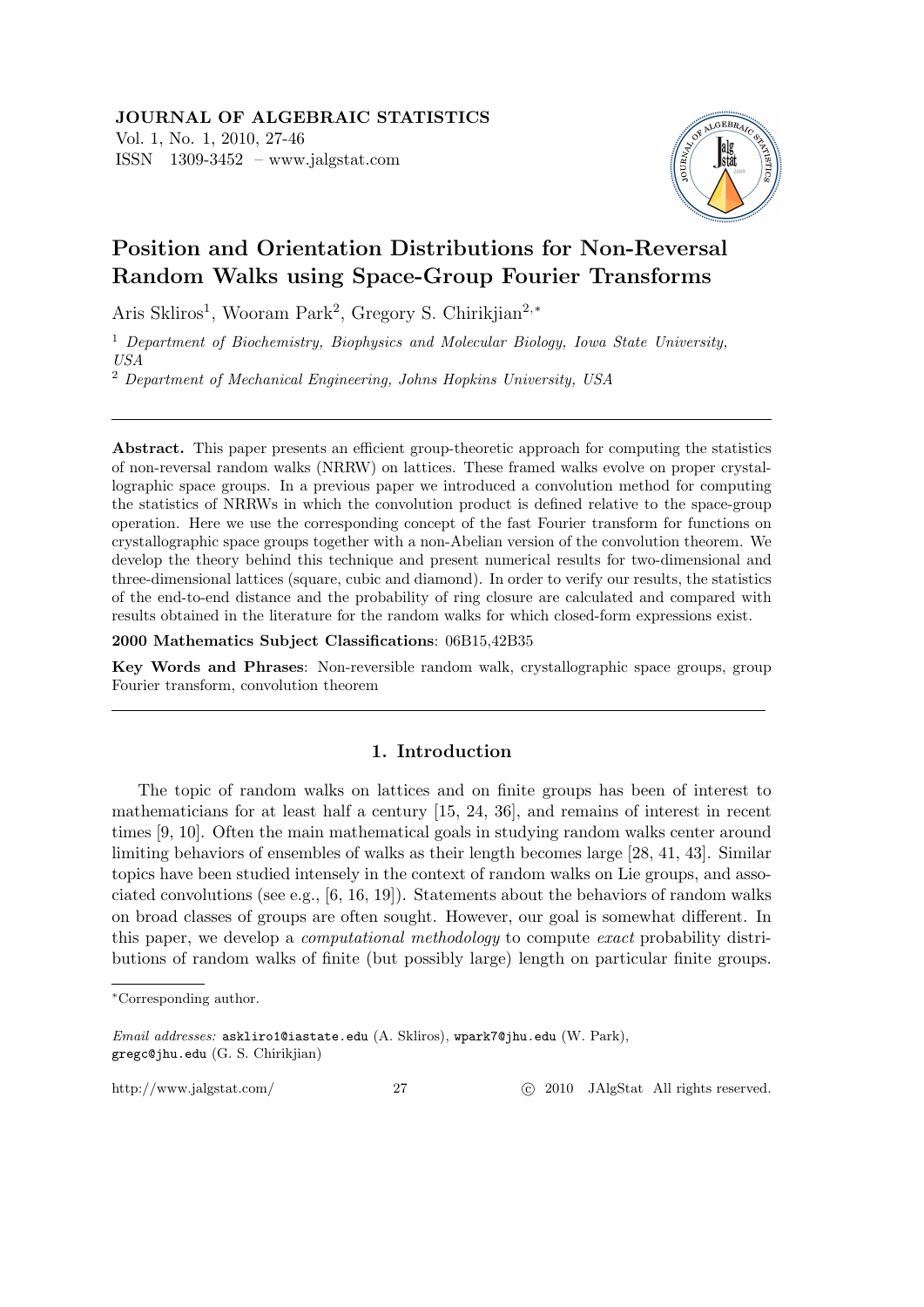From these distributions we can extract any statistical quantity of interest. In spirit, our motivation is similar to that behind the development of group FFT's Diaconis and Rockmore [8], though the groups of interest in our study have noncommutative subgroups that remain small as the group grows, and so the usual Abelian FFT can be used. In particular, our emphasis is on random walks on proper crystallographic space groups, which are discrete subgroups of the groups of rigid-body motions. This particular family of groups is important because they provide a natural setting to study *non-reversal* random walks in lattices in Euclidean space. Such walks serve as an intermediate between those that are purely random and those that are completely self-avoiding (such as those studied in [25, 30]). Walks on lattices have been studied extensively for a variety of reasons [42].

#### **1.1. Literature review**

Many scientific fields use random and self-avoiding walks on lattices. Polymer theory is an important example of this. The statistical behavior of long polymer chains on lattices is often studied using the Monte Carlo sampling method introduced in [34]. This method has been used extensively in the literature [39]. The existence of polymer science traces back to the 1930s [27]. Through the decades of the 1950s and 60s many more new models were introduced, as reviewed in Flory's book [13]. Studying the statistics of polymers is a matter of interest [1, 18] because of the knowledge about mechanical properties that results [26]. Some examples of these properties include the elasticity of rubbery materials [26] and the toughness and ductility of semi crystalline polymers. Another very important quantity is the entropy of the polymer solution. All of these properties depend on the statistics that we study [13, 26], which in turn are due to their molecular structure. Hence it is very important to study the structure and statistics of ensembles of long polymer molecules.

A polymer configuration can be represented as a lattice random walk if we consider the lattice bead the central carbon atom of the monomer and the lattice edge the covalent bond between the monomers. Let  $\mathbf{r}_i$  denote the position of the *i*<sup>th</sup> bead, and let  $i = 0, \dots, n$ enumerate the  $n + 1$  lattice beads. Then the bond vector,  $\mathbf{b}_i = \mathbf{r}_i - \mathbf{r}_{i-1}$ , connects two sequential lattice beads. Summing the *n* edge vectors of  $n + 1$  identical monomers in the chain, we find the end-to-end distance vector **r** [26]:

$$
\mathbf{r} = \sum_{i=1}^{n} \mathbf{r}_i - \mathbf{r}_{i-1}.
$$
 (1)

The corresponding end-to-end distance is  $r = ||\mathbf{r}||$  where  $||\mathbf{r}|| = \sqrt{\mathbf{r} \cdot \mathbf{r}}$ . As a matter of notation, double vertical lines denote the two-norm of a vector, whereas single vertical lines denote the number of elements in a set, e.g.,  $|\{a, b, c\}| = 3$ . Both notations are used in this paper and should not be confused.

Other important physical quantities are related to the distribution of values of *r*, denoted as  $p(r)$ . A plethora of simulation methods, for instance those in [31], have been developed in order to obtain information about how *p*(*r*) evolves for polymer chains. Our study focuses on the random walk (RW) on lattices under the simple constraint that step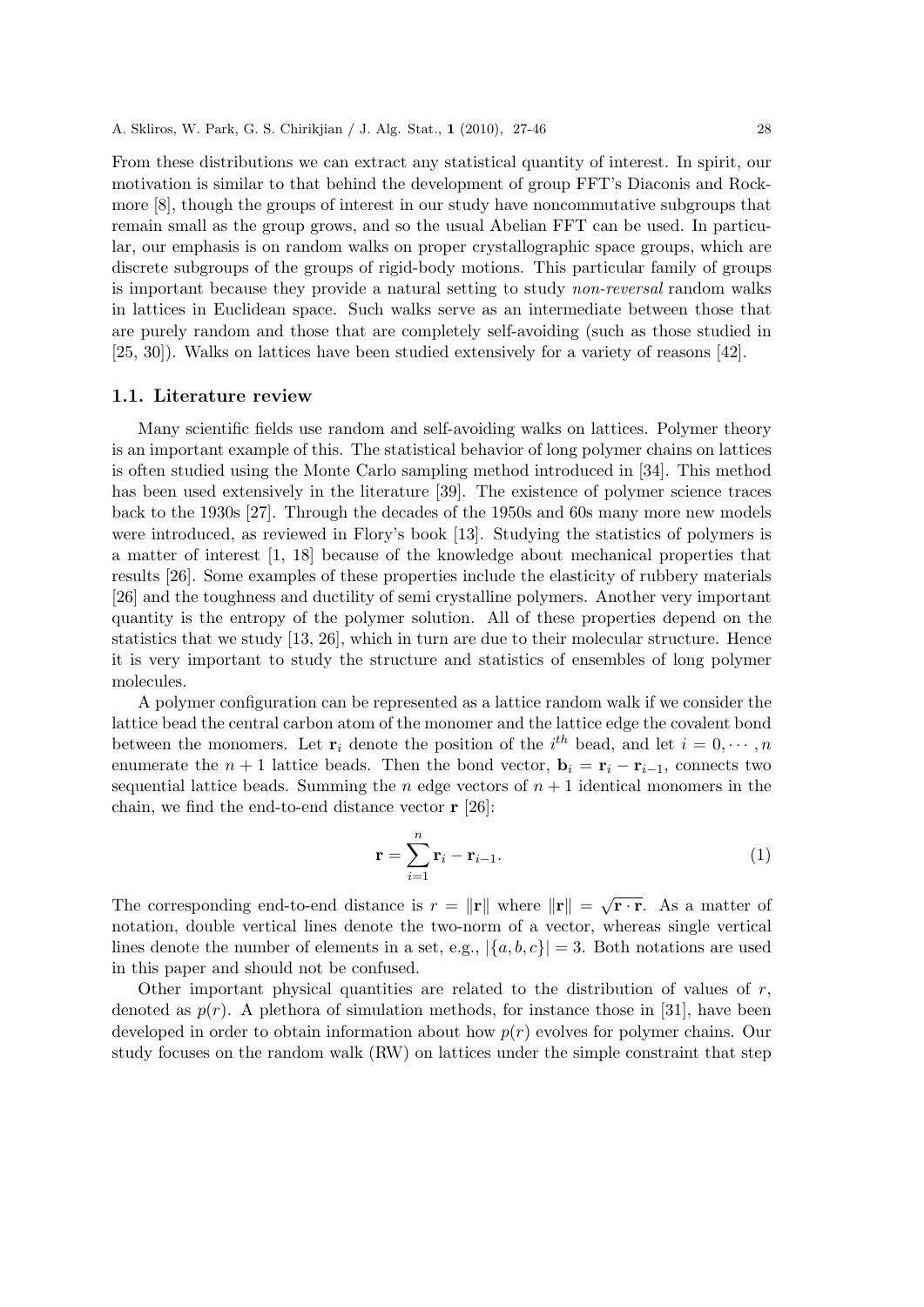$i+1$  cannot return to the location of the walk at step *i*. This is called a "non-reversal" random walk" (NRRW). It is convenient to think of NRRWs as *framed* walks. That is, a reference frame is attached to each step in the walk, with the local *x*-axis pointing along the new direction of motion, which in the case of a polymer is the bond vector.

#### **1.2. Limitations of brute-force enumeration**

Let  $g_n$  denote the reference frame attached to the  $n^{th}$  bead in a polymer model. This frame consists of a rotation-translation pair,  $g_n = (R_n, \mathbf{t}_n)$ , where  $R_n$  is a rotation matrix that is an element of a proper crystallographic point group and  $t_n$  is a translation vector within the corresponding crystallographic lattice. In the brute-force case if one wants to move (without backtracking) from the reference frame attached to the end step of an *n*-segment walk which is described by  $g_n$  to the reference frame of an  $(n + 1)$ -segment random walk, then one could proceed as follows. First find all the possible poses (positions and orientations) that the 1-segment random walk on the lattice can reach using allowable moves. The number of these moves is 3 for the square lattice, 3 for the diamond lattice and 5 for the cubic lattice. If we want to find all the walks of *n* segments, the computational complexities of doing this brute-force enumeration are  $3^n$ ,  $3^n$ , and  $5^n$  respectively. However, if one does not seek to record all possible conformations, but rather is only interested in the distribution of positions and orientations of the distal end relative to the proximal end, then given the distribution  $f_n(g)$  and the corresponding distribution of 1-step walks that do not backtrack,  $f_1(q)$ , the distribution for all conformations of length  $n+1$  is obtained by the convolution [40]

$$
f_{n+1}(g) = (f_n * f_1)(g) = \sum_{h \in G} f_n(h) f_1(h^{-1} \circ g).
$$
 (2)

Here the sum is taken over the proper crystallographic motion group, *G*, that describes the particular lattice walk. But since in practice the support of  $f_1(g)$  is very small, the sum does not need to be taken over this whole group, but only over the support of *f*<sup>1</sup> for each value of *g* in the support of  $f_{n+1}$ .<sup>†</sup> Referring to [40] for more details, (2) can be written more explicitly as

$$
f_{n+1}(\mathbf{t},R) = (f_n * f_1)(\mathbf{t},R) = \sum_{A \in \mathbb{P}} \sum_{\mathbf{a} \in \mathbb{L}} f_n(\mathbf{a},A) f_1(A^T(\mathbf{t}-\mathbf{a}),A^T R). \tag{3}
$$

where  $\mathbb P$  is the proper crystallographic point group (described as a set of rotation matrices) and  $\mathbb L$  is the lattice translation group (described as a set of vectors), combinations of which comprise all of the possible motions in *G*. Iterating these convolutions by using the result of each as the input for the next and letting  $n \to n+1$  generates the sequence of distributions  ${f_n(g) | n = 1, 2, 3, ...}$  in polynomial complexity rather than the exponential complexity of brute-force enumeration. However, for very long chains, it is possible to do even better by employing the noncommutative Fourier techniques described in the remainder of the paper.

*<sup>†</sup>*Recall that the support of a function is the part of its domain corresponding to nonzero values of the function.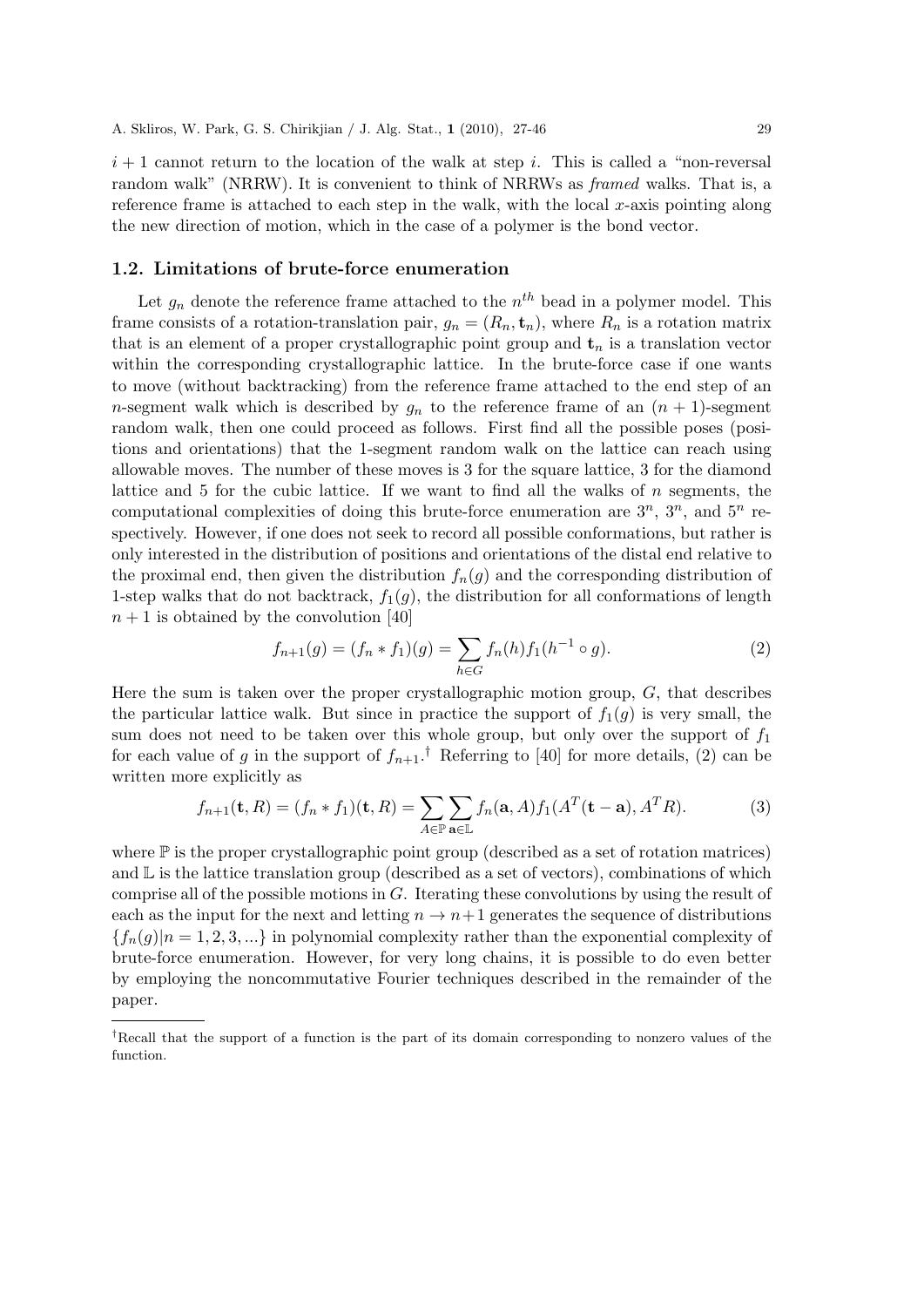#### **2. Fourier transform based on reducible representations of space groups**

The main reason for using the group Fourier transform in this work is that the convolution theorem allows for the efficient computation of (2) (or equivalently, (3)). This provides an alternative technique for computing convolutions, and analyzing the limiting behavior of long walks by raising Fourier matrices to high powers rather than iterating convolution many times using (3) directly. For the theoretical foundations behind Fourier analysis on proper crystallographic space groups, see works such as [2, 3, 4, 5, 11, 17, 20, 22, 29, 37, 38].

Since the walks of interest will always be finite, we can define a maximal length of interest,  $N$ , and then rather than doing calculations with the full lattice  $\mathbb{L}$ , we can do calculations with the quotient lattice L*/N*L. The group that acts on this lattice will be referred to here as the *lattice motion group*. This is the quotient group *G/N*L. Functionally, the only difference between *G* and  $G/NL$  is that the latter is finite and translations larger than *N* steps in any spatial direction "wrap around," whereas *G* is infinite because translations continue on to infinity in all spatial directions. As long as the length of a walk satisfies  $n \leq N/2$ , then there is no difference in computing the distribution  $f_n(q)$ with  $g \in G$  or  $g \in G/N\mathbb{L}$  since there is no wrap-around effect. Here we will focus on the details of the Fourier transform for lattice motion groups and its application to polymer theory. Due to the simplicity of the form of reducible representations of these groups, we use them instead of irreducible representations. Although the classical theory is built on irreducible representations, we show in the following sections that reducible representations can be used.

#### **2.1. Basics of the representation theory of finite groups**

A unitary representation of a finite group, such as *G/N*L, is a mapping that takes elements of the group,  $g$ , and returns unitary matrices,  $\Pi(g, k)$ , with the properties

$$
\Pi(g_1 \circ g_2, k) = \Pi(g_1, k)\Pi(g_2, k) \quad \text{and} \quad \Pi(e, k) = \mathbb{I}
$$
\n(4)

where *e* is the identity element of the group, *k* is an element of the dual space of the group, and I is the identity matrix with the same dimension as  $\Pi(q, k)$ . Sometimes it will be convenient to write  $\Pi_k(q)$  for  $\Pi(q,k)$  and sometimes we will leave off the argument and write  $\Pi_k$ . The first equality in (4) is analogous to  $e^{ik(\theta_1+\theta_2)} = e^{ik\theta_1}e^{ik\theta_2}$  which, together with unitarity and completeness, forms the foundations of all of the useful properties in Fourier analysis.

The matrix-valued functions  $\Pi_k(q)$  in (4) are called *unitary representations*. Usually Fourier analysis on groups is defined based on *irreducible* unitary representations. These are matrices with the smallest possible dimensions. However, we use *reducible* representations that are easy to define. The dimension of these representations will be  $|\mathbb{P}| \times |\mathbb{P}|$ . Since  $|\mathbb{P}|$  will not typically be a huge number (e.g., 4 for the square lattice, 12 for the diamond lattice, 24 for the cubic lattice), it is hardly worth the added effort to reduce them. However, since the classical theory only addresses irreducible representations, we need to verify that our Fourier transform for *G/N*L (which is defined in the following section) is in fact invertible.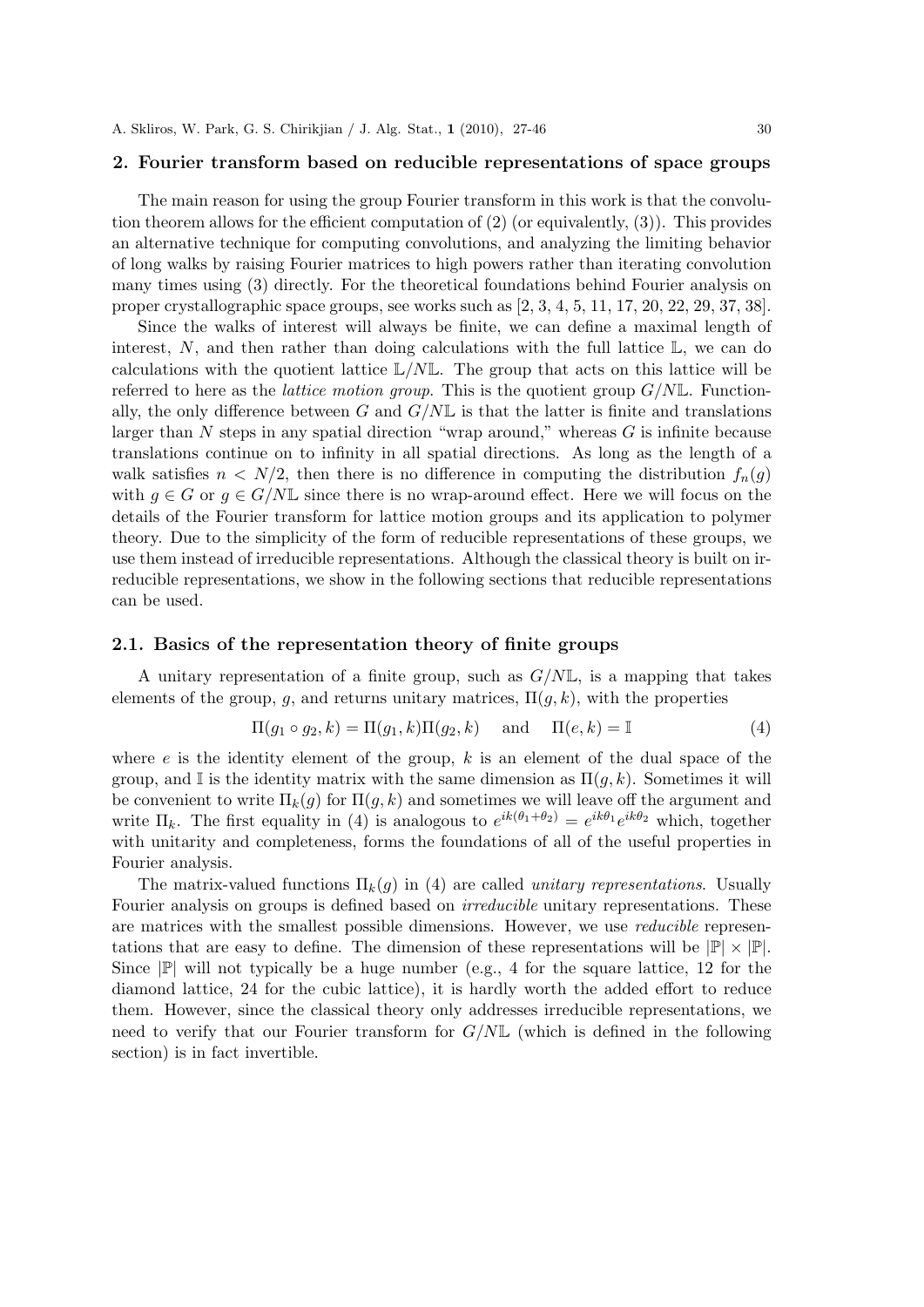Let  ${R_i}$  for  $j = 1, ..., |\mathbb{P}|$  denote the set of all rotations in the point group  $\mathbb{P}$ . Reducible representations of *G/N*L are matrices with entries of the form [7]

$$
\Pi_{m,n}(g,\mathbf{k}) = e^{i(R_m \mathbf{k}) \cdot (\mathbf{a})} \delta(R_n^T A^T R_m). \tag{5}
$$

The  $\delta$  function implies that  $R_n^T A^T R_m = \mathbb{I}_{\mathbb{P}}$  (the identity matrix with the same dimensions as rotations in the proper point group  $\mathbb{P}$ ), forcing the equality  $A = R_m R_n^T$ .

Let  $g_1 = (A_1, a_1)$  and  $g_2 = (A_2, a_2)$ . The reducible representation defined in (5) evaluated at  $g_1 \circ g_2$  is given by:

$$
\Pi_{m,n}(g_1 \circ g_2, \mathbf{k}) = e^{i(R_m \mathbf{k}) \cdot (A_1 \mathbf{a}_2 + \mathbf{a}_1)} \delta(R_n^T A_2^T A_1^T R_m).
$$
\n<sup>(6)</sup>

Then let  $A = \Pi(g_1, \mathbf{k})$ ,  $B = \Pi(g_2, \mathbf{k})$ , and  $C = \Pi(g_1, \mathbf{k})\Pi(g_2, \mathbf{k})$ . The entries of matrix *C* can be written as

$$
C_{m,n} = \sum_{j} A_{m,j} B_{j,n} = \sum_{j} e^{i(R_m \mathbf{k}) \cdot (\mathbf{a}_1)} \delta(R_j^T A_1^T R_m) e^{i(R_j \mathbf{k}) \cdot (\mathbf{a}_2)} \delta(R_n^T A_2^T R_j).
$$
 (7)

Given the fact that  $R_j = A_1^T R_m$ , (7) can be rewritten as:

$$
C_{m,n} = e^{i(R_m \mathbf{k}) \cdot (\mathbf{a}_1)} e^{i(A_1^T R_m \mathbf{k}) \cdot (\mathbf{a}_2)} \delta(R_n^T A_2^T A_1^T R_m), \tag{8}
$$

or equivalently

$$
C_{m,n} = e^{i(R_m \mathbf{k}) \cdot (A_1 \mathbf{a}_2 + \mathbf{a}_1)} \delta(R_n^T A_2^T A_1^T R_m), \tag{9}
$$

which indeed equals to the elements of (6).

#### **2.2. Analysis: Fourier transform**

The matrix elements of the Fourier transform of a function on a lattice motion group can be defined as:

$$
\widehat{f}(\mathbf{k})_{m,n} = \sum_{g \in G/N\mathbb{L}} f(g) \Pi(g^{-1}, \mathbf{k}) = \sum_{A \in \mathbb{P}} \sum_{\mathbf{a} \in \mathbb{L}/N\mathbb{L}} f(\mathbf{a}, A) e^{i(R_m \mathbf{k}) \cdot (-A^T \mathbf{a})} \delta(R_n^T A R_m). \tag{10}
$$

Using the properties of the delta function, (10) can be rewritten as

$$
\widehat{f}(\mathbf{k})_{m,n} = \sum_{\mathbf{a}\in\mathbb{L}/N\mathbb{L}} f(\mathbf{a}, R_n R_m^T) e^{-i(\mathbf{k}^T R_m^T R_m R_n^T \mathbf{a})}
$$
(11)

where **k** is drawn from the reciprocal lattice (see the appendix). By setting  $\mathbf{u} = R_n^T \mathbf{a}$ , (11) becomes

$$
\widehat{f}(\mathbf{k})_{m,n} = \sum_{\mathbf{u} \in \mathbb{L}/N\mathbb{L}} f(R_n \mathbf{u}, R_n R_m^T) e^{-i(\mathbf{k} \cdot \mathbf{u})}.
$$
\n(12)

Equation (12) can be identified as a *d*-dimensional space DFT-transform, where *d* is the dimension of the lattice. That is,  $|\mathbb{L}/N\mathbb{L}| = N^d$ . The sum over  $\mathbb{L}/N\mathbb{L}$  is a nested sum of *d*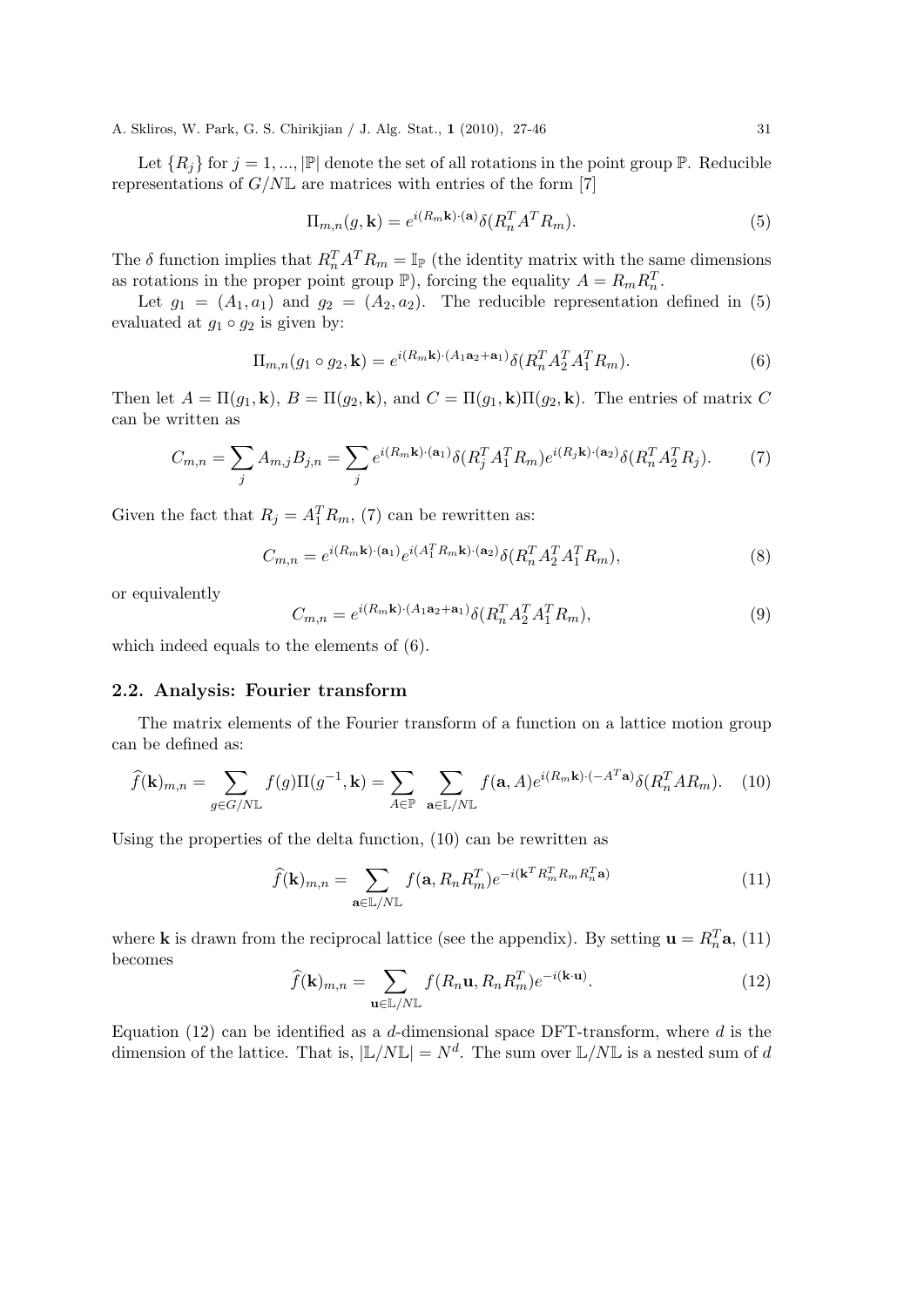one-dimensional sums from  $j = 0$  to  $N - 1$ . The matrix  $\widehat{f}(\mathbf{k})$  is a  $|\mathbb{P}| \times |\mathbb{P}|$  matrix where  $|\mathbb{P}|$ is the number of rotations in the proper point group P. We can reduce the computational cost by using the classical fast Fourier transform (FFT) to compute (12). The FFT is standard in many numerical/computational software packages.

In (12), the sum  $\sum_{\mathbf{u}\in\mathbb{L}/N\mathbb{L}}f(R_n\mathbf{u}, R_nR_m^T)e^{-i(\mathbf{k}\cdot\mathbf{u})}$  is calculated over **u**. The FFT is calculated with respect to **u** and the non-zero terms of the summation occur on the support of  $f(R_n\mathbf{u}, R_nR_m^T)$ . Since the term  $R_n\mathbf{u}$  is actually the **a** term, we have a function of **a** calculated over the **u**, where  $\mathbf{u} = R_n^T \mathbf{a}$ . If we use the  $f(\mathbf{a}, A)$  as an input argument in the FFT function in standard packages, then since *f* is a function of **a** and the FFT should be computed over **u**, the FFT must be called as  $FFTD(f(R_n^T \mathbf{a}, R_n R_n^T))$ , where the term *FFTD* is the pseudocode of the *d*-dimensional direct FFT function. Our goal is to use this Fourier transform to compute convolutions and to reconstruct  $f(\mathbf{a}, A)$  from (12).

#### **2.3. Convolutions using the Fourier transform**

Our whole reason for wanting to compute Fourier transforms on space groups is that the property (4) immediately implies that

$$
\widehat{f_1 * f_2}(\mathbf{k}) = \widehat{f_2}(\mathbf{k}) \widehat{f_1}(\mathbf{k}).
$$
\n(13)

This can be proven abstractly without going into the detailed structure of the representations in (5), as long as (4) holds. We know (4) to be true from the analysis provided in the equations  $(7)-(9)$ .

By definition we have

$$
(\widehat{f_1 * f_2})(\Pi_{\mathbf{k}}) = \sum_{g \in G'} \left( \sum_{h \in G'} f_1(h) f_2(h^{-1} \circ g) \right) \Pi_{\mathbf{k}}(g^{-1})
$$

where  $G' = G/N\mathbb{L}$ . By setting  $p = h^{-1} \circ g$  and substituting  $g = h \circ p$ , we have the following expression

$$
\sum_{p \in G'} \sum_{h \in G'} f_1(h) f_2(p) \Pi_{\mathbf{k}}(p^{-1} \circ h^{-1}).
$$

By taking into account the homomorphism property of Π**<sup>k</sup>** and the commutativity of scalar-matrix multiplication and summation, this can be split into

$$
\left(\sum_{p\in G'} f_2(p) \Pi_{\mathbf{k}}(p^{-1})\right) \left(\sum_{h\in G'} f_1(h) \Pi_{\mathbf{k}}(h^{-1})\right) = \widehat{f}_2(\Pi_{\mathbf{k}}) \widehat{f}_1(\Pi_{\mathbf{k}}).
$$

This works regardless of whether or not the representations are irreducible.

Of course, such a convolution theorem has value only when we can recover a function from its Fourier transform. This is verified in the following subsection.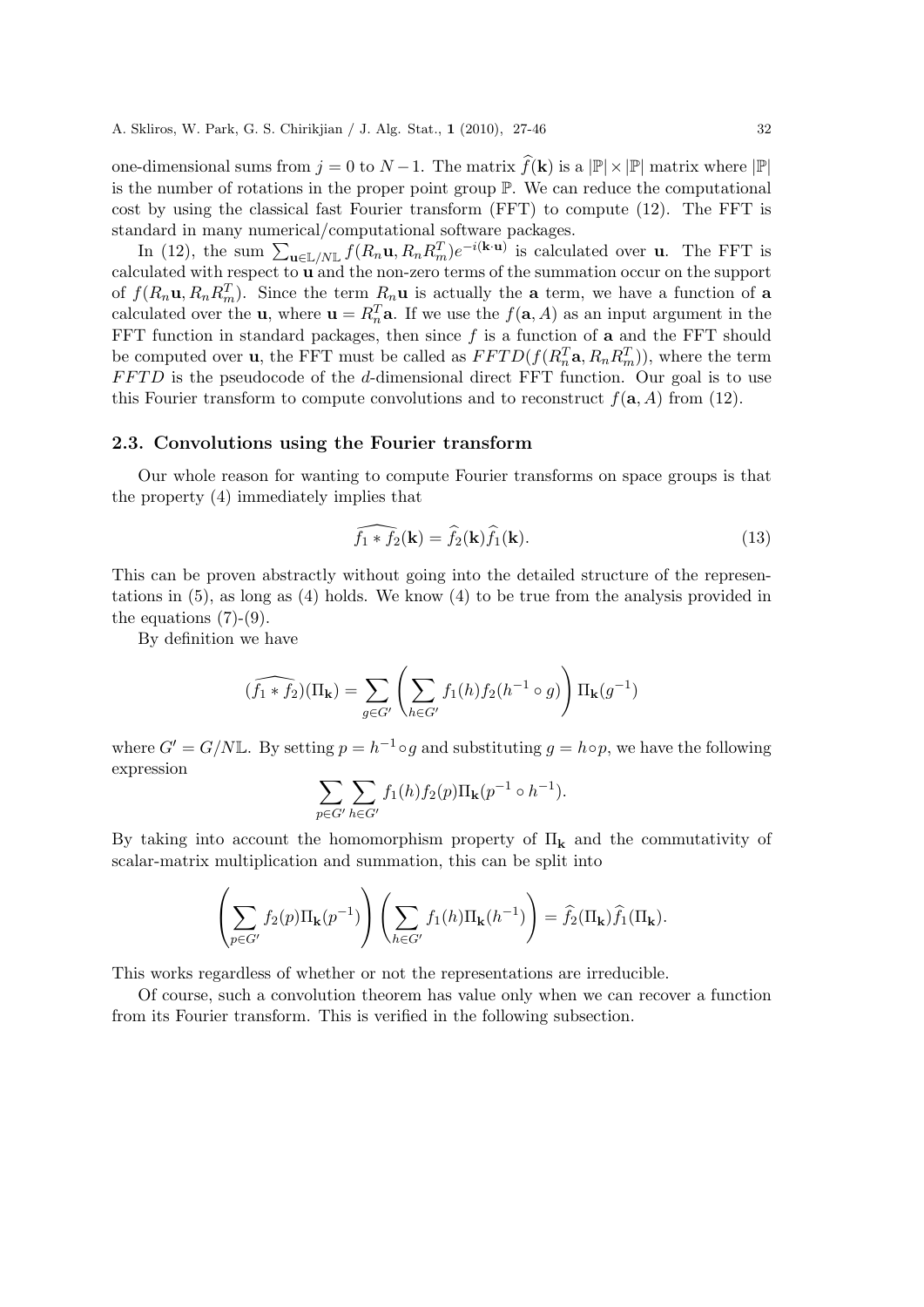# **2.4. Synthesis: Inverse Fourier transform**

The function  $f(\mathbf{a}, A)$  can be recovered from the set of Fourier transform matrices  $\{\widehat{f}(\mathbf{k})\}$  by the following formula:

$$
f(\mathbf{a}, A) = \frac{1}{|\mathbb{P}|} \sum_{m,n=0}^{|\mathbb{P}|-1} \frac{1}{N^d} \sum_{\mathbf{k}} \widehat{f}(\mathbf{k})_{m,n} e^{i\mathbf{k} \cdot R_n^T \mathbf{a}} \delta(R_n^T A R_m).
$$
 (14)

It may not be obvious a priori that a function  $f(\mathbf{a}, A)$  on a lattice motion group can be recovered from the Fourier transform in (10), since the representations are reducible. We can prove that (14) does recover  $f(\mathbf{a}, A)$  by first writing:

$$
g(\mathbf{a}, A) = \frac{1}{|\mathbb{P}|} \sum_{m,n=0}^{|\mathbb{P}|-1} \frac{1}{N^d} \sum_{\mathbf{k}} \sum_{\mathbf{u} \in \mathbb{L}/N\mathbb{L}} f(R_n \mathbf{u}, R_n R_m^T) e^{-i(\mathbf{k} \cdot \mathbf{u})} e^{i\mathbf{k} \cdot R_n^T \mathbf{a}} \delta(R_n^T A R_m).
$$
(15)

We will see if  $g(\mathbf{a}, A) = f(\mathbf{a}, A)$ . By setting  $\nu = R_n \mathbf{u} \Rightarrow \mathbf{u} = R_n^T \nu$ , (15) becomes

$$
g(\mathbf{a}, A) = \frac{1}{|\mathbb{P}|} \sum_{m,n=0}^{|\mathbb{P}|-1} \frac{1}{N^d} \sum_{\mathbf{k}} \sum_{\nu \in \mathbb{L}/N\mathbb{L}} f(\nu, R_n R_m^T) e^{-iR_n \mathbf{k} \cdot (\nu - \mathbf{a})} \delta(R_n^T A R_m).
$$
(16)

By setting  $\mathbf{k}' = R_n \mathbf{k}$ , this becomes

$$
g(\mathbf{a}, A) = \frac{1}{|\mathbb{P}|} \sum_{m,n=0}^{|\mathbb{P}|-1} \frac{1}{N^d} \sum_{\mathbf{k}'} \sum_{\nu \in \mathbb{L}/N\mathbb{L}} f(\nu, R_n R_m^T) e^{-i\mathbf{k}' \cdot (\nu - \mathbf{a})} \delta(R_n^T A R_m), \tag{17}
$$

which obviously takes the form

$$
g(\mathbf{a}, A) = \frac{1}{|\mathbb{P}|} \sum_{m,n=0}^{|\mathbb{P}|-1} f(\mathbf{a}, R_n R_m^T) \delta(R_n^T A R_m) = f(\mathbf{a}, A).
$$
 (18)

It is convenient to calculate the inverse Fourier transform for a lattice motion group using the classical Abelian inverse FFT transform in *d*-dimensional lattices for the translational part, and computing the rotational part by brute-force. That is, since (14) can be rewritten as

$$
f(\mathbf{a}, A) = \frac{1}{|\mathbb{P}|} \sum_{m,n=0}^{|\mathbb{P}|-1} \frac{1}{N^d} \sum_{\mathbf{k}} \widehat{f}(\mathbf{k})_{m,n} e^{iR_n \mathbf{k} \cdot \mathbf{a}} \delta(R_n^T A R_m)
$$
(19)

and since we can set  $\mathbf{k}_1 = R_n \mathbf{k} \Rightarrow \mathbf{k} = R_n^T \mathbf{k}_1$ , (19) becomes

$$
f(\mathbf{a}, A) = \frac{1}{|\mathbb{P}|} \sum_{m,n=0}^{|\mathbb{P}|-1} \frac{1}{N^d} \sum_{\mathbf{k}_1} \widehat{f}(R_n \mathbf{k}_1)_{m,n} e^{i\mathbf{k}_1 \cdot \mathbf{a}} \delta(R_n^T A R_m).
$$
 (20)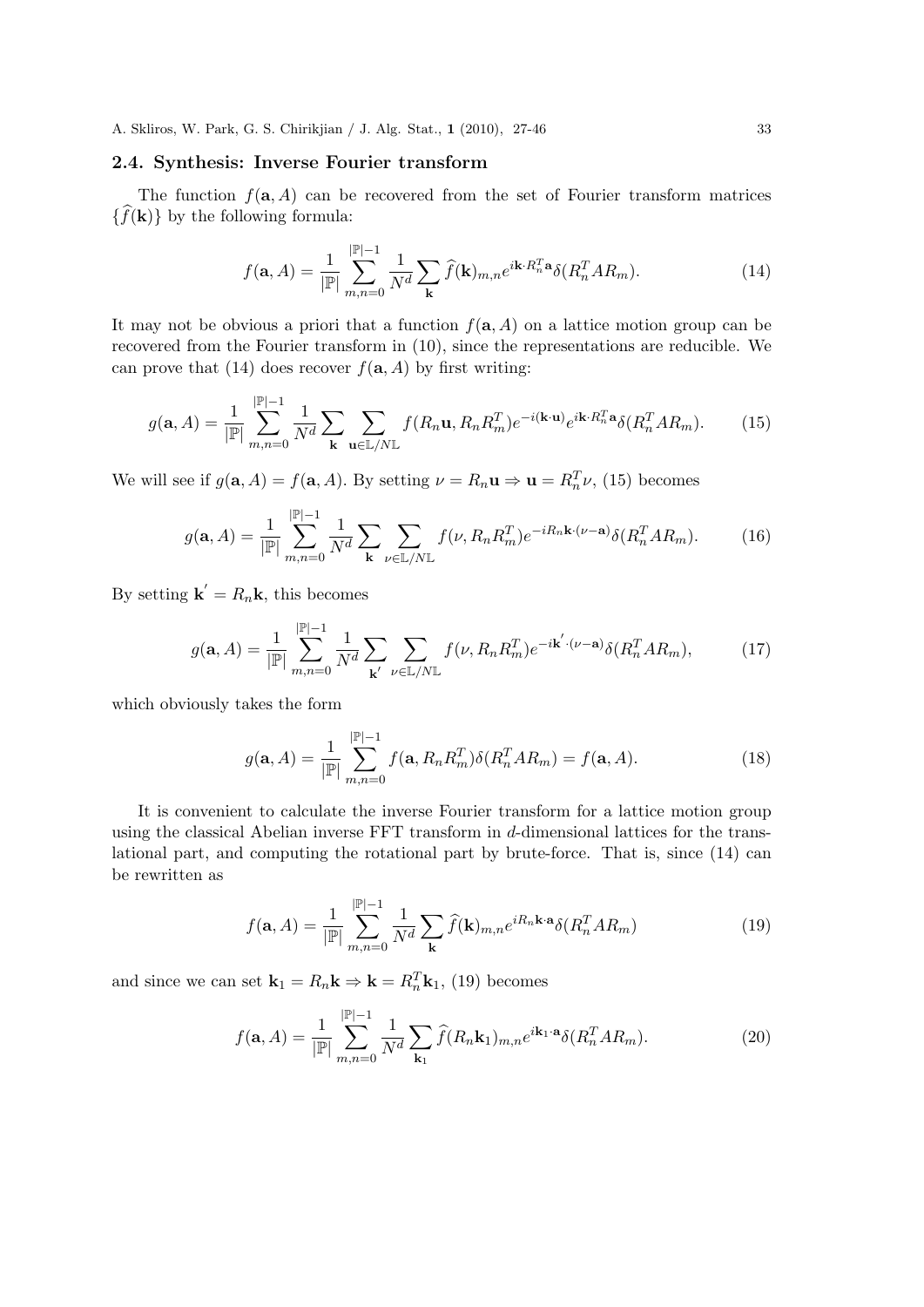The term  $\frac{1}{N^d} \sum_{\mathbf{k}_1} \hat{f}(R_n \mathbf{k}_1)_{m,n} e^{i\mathbf{k}_1 \cdot \mathbf{a}}$  can be easily calculated by using software packages containing the inverse Fourier transform. Again we note, as in the case of the Fourier transform, that since the sum is over  $\mathbf{k}_1$ , and  $\tilde{f}$  is a function of  $\mathbf{k}$ , the pseudocode would be of the form  $IFFTD(\hat{f}(R_n\mathbf{k}))_{m,n}$ . Since we have the term  $\delta(R_n^TAR_m) \Rightarrow R_m = A^TR_n$ , we can simply calculate  $f(\mathbf{a}, A)$  using  $\frac{1}{|\mathbb{P}|} \sum_{n} IFFTD(\hat{f}(R_n\mathbf{k})_{index(A^T, R_n),n})$ , where "*index*" calls the group table for the proper point group of rotational symmetries of the lattice, P.

#### **2.5. Computational cost**

The new feature of the methods presented in this paper and that of [40] is that the methods can efficiently generate exact statistics (to within machine precision) corresponding to *all* of the exponential number of conformations. This becomes more and more convenient when the number of segments increases. While previous methods relied on sampling, the new method presented here finds statistics for all the possible conformations in a very short time. A natural question to ask is if, and how much, the Fourier transform speeds up the computation of convolutions on proper space groups. The Fourier transform based on irreducible unitary representations will naturally be the fastest, but it also requires the most pre-processing in terms of determining all of the IURs.

Consider the case of a homogeneous polymer in which the single-step distribution function describing allowable conformational motions going from residue *i* to  $i+1$  is  $f_1(g)$ . The end-to-end distribution in positions and orientations for a polymer of length *L* residues will then be the *n*-fold convolution  $f_L(g) = (f_1 * f_1 * \cdots * f_1)(g)$ . This chain will fit within any periodized lattice with  $N > 2L$  without wrapping the polymer around to the other side.

For each fixed value of  $m, n \in \mathbb{P}$ , the convolution over the periodized translational lattice can be computed via lattice translational FFT in  $\mathcal{O}(N^d \log_2 N^d)$  operations where  $|L/NL| = N<sup>d</sup>$ . This means that the cost for computing over all values of *m* and *n* will be  $|\mathbb{P}|^2$  times this value, or  $\mathcal{O}(|\mathbb{P}|^2 \cdot N^d \log_2 N^d)$ . This means that it is asymptotically more costly to perform one convolution by FFT than a single one-step convolution. However, if the goal is to find only  $f_{L_{max}}(g)$  without all of the intermediate functions  $f_i$  for  $i =$ 1, ...,  $L_{max} - 1$ , then the method is faster. The Fourier matrices  $f_{L_{max}}$  can be computed by using the Fourier matrix  $\hat{f}_1$ . We can use the fact that  $\hat{f}_2 = (\hat{f}_1)^2$ ,  $\hat{f}_4 = (\hat{f}_2)^2$  and so forth. Hence we do not have to compute  $(L_{max} - 1)$ -times matrix multiplications to have  $f_{L_{max}}$ . Roughly (log<sub>2</sub>  $L_{max}$ )-times matrix multiplications will be enough. Consequently, the computation of  $\widehat{f}_{L_{max}}$  requires  $\mathcal{O}(|\mathbb{P}|^3 L_{max}^d \log_2 L_{max}^d) = \mathcal{O}(|\mathbb{P}|^3 N^d \log_2 N^d)$  operations, because *N* is determined to be proportional to  $L_{max}$ . Since  $|\mathbb{P}|$  is independent of the number of segments, the dominant complexity in overall computation is  $\mathcal{O}(N^d \log_2 N^d)$ .

# **3. Numerical results**

In this section we demonstrate our method by calculating the probability distribution functions for non-reversal random walks of up to 400 segments on the square lattice and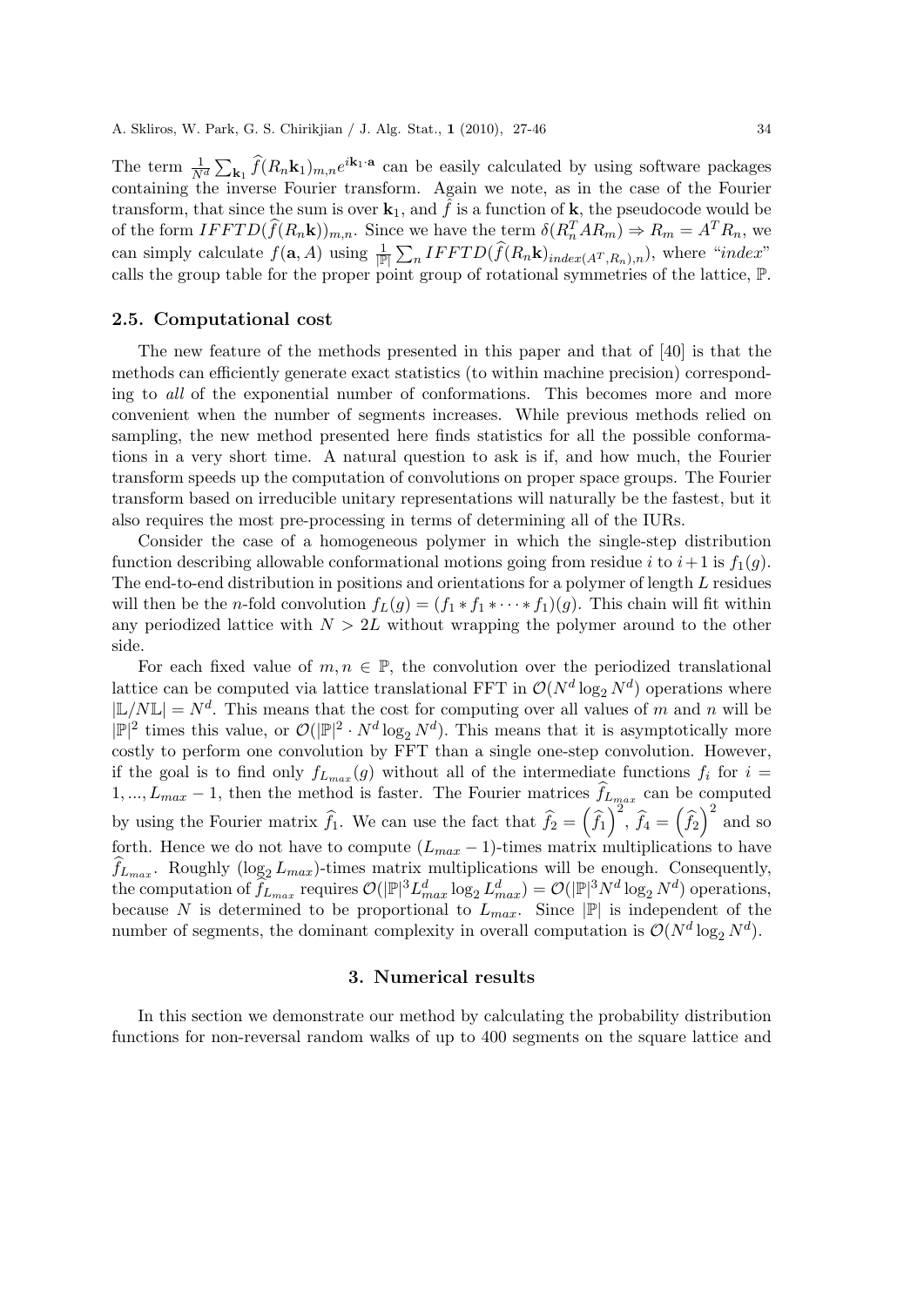up to 20 segments on the cubic and diamond lattices.

First, we develop the array which defines the supports of the probability distribution functions on the square, cubic and diamond lattices. Taking into account the final number of segments that we want to reach (400, 20 and 20), we define arrays of dimensions (801*,* 801*,* 4) for the square, (41*,* 41*,* 41*,* 24) for the cubic and (41*,* 41*,* 41*,* 12) for the diamond lattice. The first two indices (for the square) and the first three (for the cubic and diamond) denote the Cartesian coordinates on the lattice whereas the last array coordinate denotes the index of the element of the point group describing discrete rotations. In order to avoid aliasing, the arrays for the Cartesian coordinates must be at least  $(2N + 1, 2N + 1)$  for the square lattice and  $(2N+1, 2N+1, 2N+1)$  for the cubic and diamond lattices where *N* is the number of segments.

We use the periodized lattice. This can be obtained using the  $mod_{2N+1}$  operation. For example, in the square lattice, the coordinate of (*−*1*,* 0) for the periodized lattice would be (*mod*(*−*1*,* 801)*, mod*(0*,* 801)) = (800*,* 0). After we obtain the support arrays of the functions in the periodized lattice, we compute the fast Fourier transform thereof using the reducible representations we described above. The array for the Fourier transform in the square lattice will be in dimensions of (401*,* 401*,* 4*,* 4), and in the cubic lattice will be (41*,* 41*,* 41*,* 24*,* 24) and in the diamond lattice (41*,* 41*,* 41*,* 12*,* 12). One issue with the Fourier transform is the Gibbs peaks that occur for large numbers of segments (greater than 30). Classically these peaks occur when computing the Fourier transform of discontinuous functions. The probability distribution functions of random walks can exhibit sharp changes in values from one point in the lattice motion group to another. We deal with the problem by normalizing all the values by the biggest value. We round off all the values less than  $10^{-15}$  to zero. After finding the Fourier transform,  $\hat{f}_1$ , we compute the Fourier transform for the longer segments. We compute  $\hat{f}_n(\Pi_k) = (\hat{f}_1(\Pi_k))^n$  for all possible **k**, where *n* is the number of segments. Finally, inverse Fourier transform gives  $f_n(g)$ .

#### **3.1. Square lattice**

In Figure 1, we present the distribution of the end point of 20-segment NRRW on the square lattice. The probability density is depicted by the size and the darkness of the circles. All the 3<sup>20</sup> possible end points are obtained and from there we can extract various statistics including the probability distribution of the end-to-end distance. Although we limited the number of segments as 20 in this example, we can increase this to a large value as long as the computer memory allows. In the following test, we use the 400-segment NRRWs.

Several important statistics, that are calculated in the literature [13, 14, 12, 23, 26, 33], and give information about the shape (width, skewness) of the distribution functions for  $R^2$ , are  $\frac{\langle R^4 \rangle}{\langle R^2 \rangle^2}$ ,  $\frac{\langle R^6 \rangle}{\langle R^2 \rangle^3}$  and  $\frac{\langle R^8 \rangle}{\langle R^2 \rangle^4}$ , where R is the end-to-end distance of the random walk. We compute these quantities using the end points obtained by our method, and we compare them with the results by the method described in [32]. When we compute the quantities, the NRRWs with from 1 to 400 segments are considered. For convenience, we will refer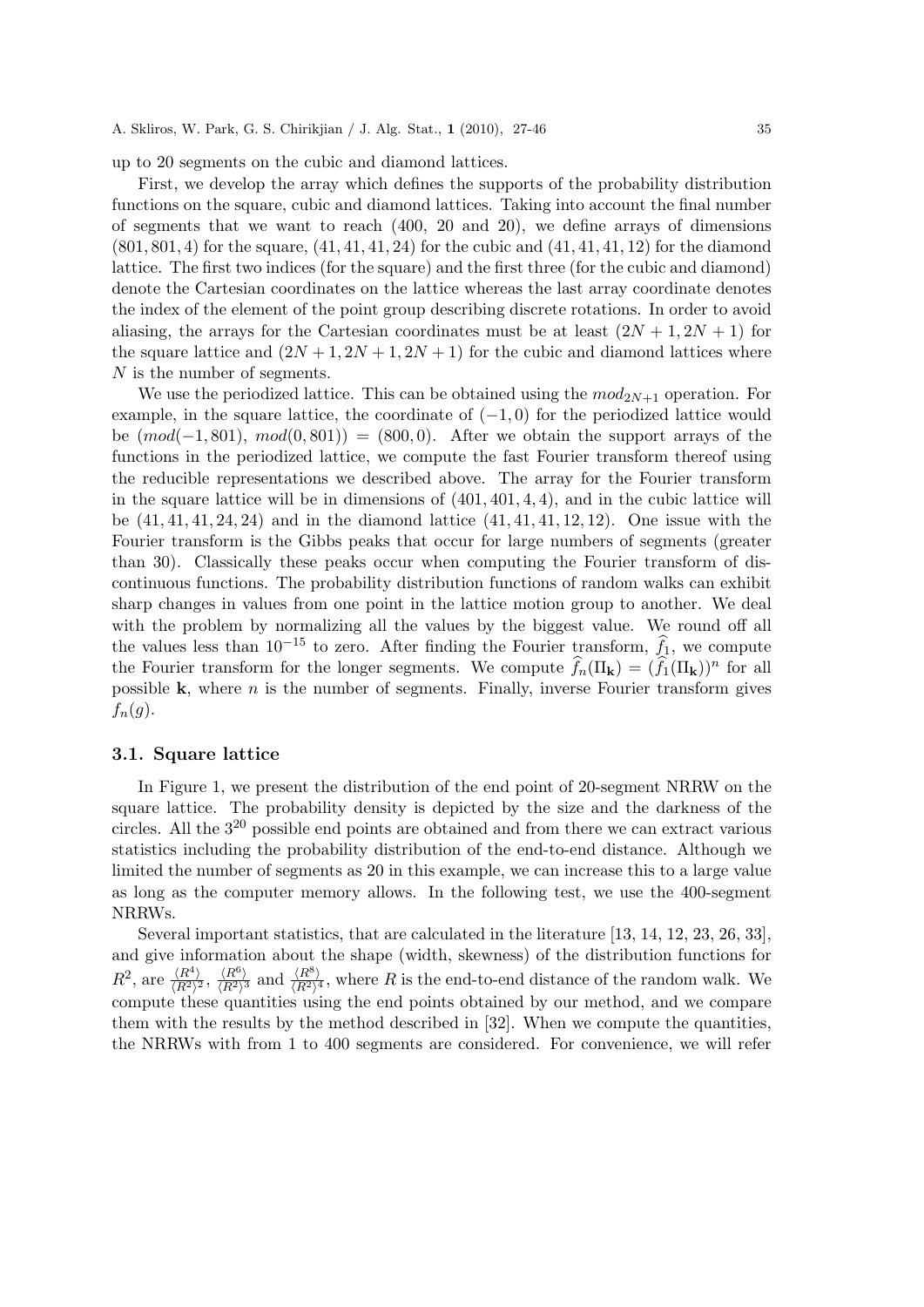

to  $\frac{\langle R^4 \rangle}{\langle R^2 \rangle^2}$  as RATIO4,  $\frac{\langle R^6 \rangle}{\langle R^2 \rangle^3}$  as RATIO6 and  $\frac{\langle R^8 \rangle}{\langle R^2 \rangle^4}$  as RATIO8. In Figures 2(a), 3(a), and 4(a), we respectively compare RATIO4, RATIO6 and RATIO8 obtained using our method (crosses) and by the method described in [32] (a solid line). In addition, Figures 2(b), 3(b), and 4(b) respectively show the difference at every number of segments. This difference is defined as  $(b-a)/a$ , where *a* and *b* are the statistics (RATIO4, RATIO6 or RATIO8) obtained by the Mattice method [32] and our method, respectively.



Figure 2: RATIO4 =  $\langle R^4 \rangle / \langle R^2 \rangle^2$  in the square lattice. (a) Comparison of the results obtained by Mattice method (a solid line) and our method (crosses). (b) Difference between the two results in (a).

Another statistical quantity of great importance is that of the ring closure. The approximate probability of the ring closure can be calculated analytically by the method of Jacobson and Stockmayer [21]. The term "ring closure" simply means the probability for a random walk to terminate in the origin. For the square lattice, in order for a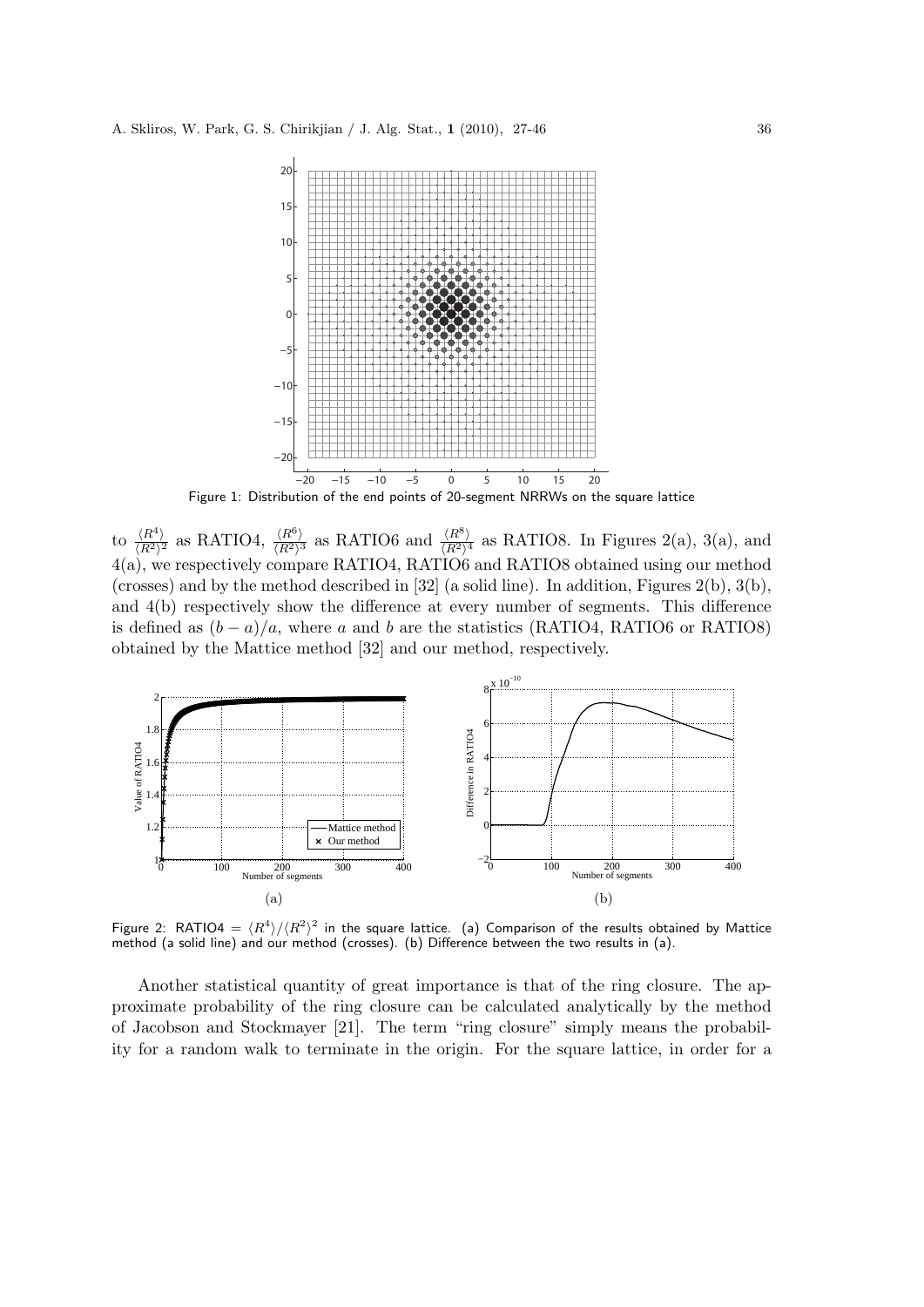

Figure 3: RATIO6 =  $\langle R^6 \rangle / \langle R^2 \rangle^3$  in the square lattice. (a) Comparison of the results obtained by Mattice method (a solid line) and our method (crosses). (b) Difference between the two results in (a).



Figure 4: RATIO8 =  $\langle R^8 \rangle / \langle R^2 \rangle^4$  in the square lattice. (a) Comparison of the results obtained by Mattice method (a solid line) and our method (crosses). (b) Difference between the two results in (a).

walk to terminate in the origin, it has to have even number of segments and the number of segments has to be greater or equal than four. For the case of the square lattice, which is a two-dimensional lattice, the Jacobson-Stockmayer result reduces to the formula 1  $\frac{1}{\pi n}$  [21]. We count the number of walks that are obtained by our Fourier method and terminate in the origin. Then we divide that number by the total number of random walks to have the probability of the ring closure. This probability is compared with the Jacobson-Stockmayer result,  $\frac{1}{\pi n}$ .

Figure  $5(a)$  shows the probabilities of ring closure on the square lattice. The two results are obtained by the Jacobson-Stockmayer formula (a solid line) and our method (crosses). Figure 5(b) shows the difference between the two results in Figure 5(a). The difference is defined as  $(b−a)/a$ , where *a* and *b* are the probability of ring closure obtained by the Jacobson-Stockmayer method [21] and our method, respectively. The Jacobson-Stockmayer formula provides the probability of ring closure that is more accurate with larger *n*. The fact that the difference in Figure 5(b) is getting closer to zero means that the probability of ring closure obtained by our method is reliable.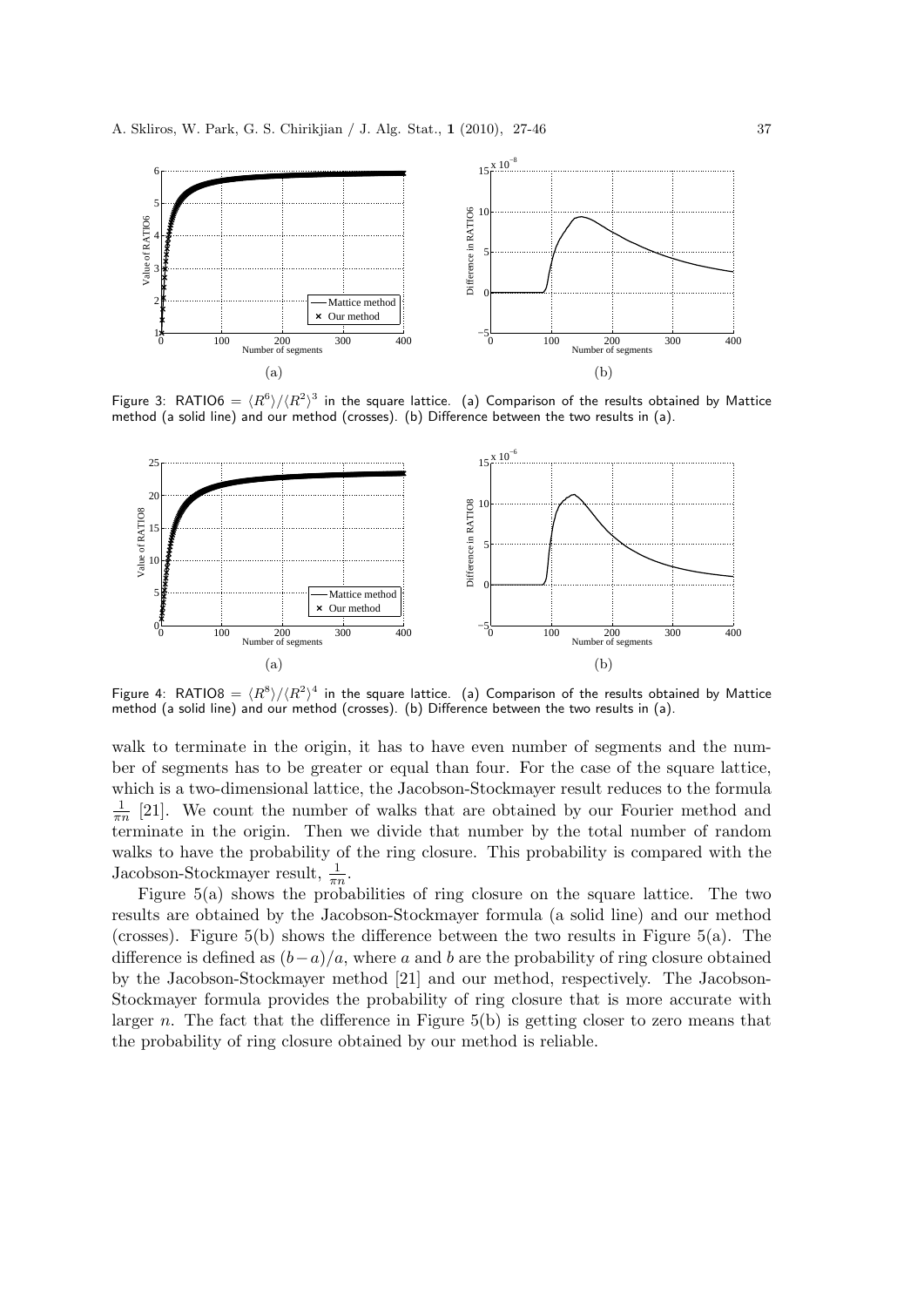

Figure 5: Probability of ring closure on the square lattice (a) Comparison of the results obtained by Jacobson-Stockmayer method (a solid line) and our method (crosses). (b) Difference between the two results in (a).

It is important to note that the main purpose of this comparison between the various statistics is to verify that our method accurately generates the NRRWs. Using the NRRWs obtained by our method, any kinds of statistics of the random walks can be computed, while the methods such as the Mattice method and the Jacobson-Stockmayer method can compute only the specific statistics.

# **3.2. Cubic lattice**



Figure 6: Distribution of the end points of 10-segment NRRWs on the cubic lattice

As in the square lattice, we can apply our method to the NRRWs on the cubic lattice. Figure 6 shows the distribution of the end points of 10-segment NRRWs on the cubic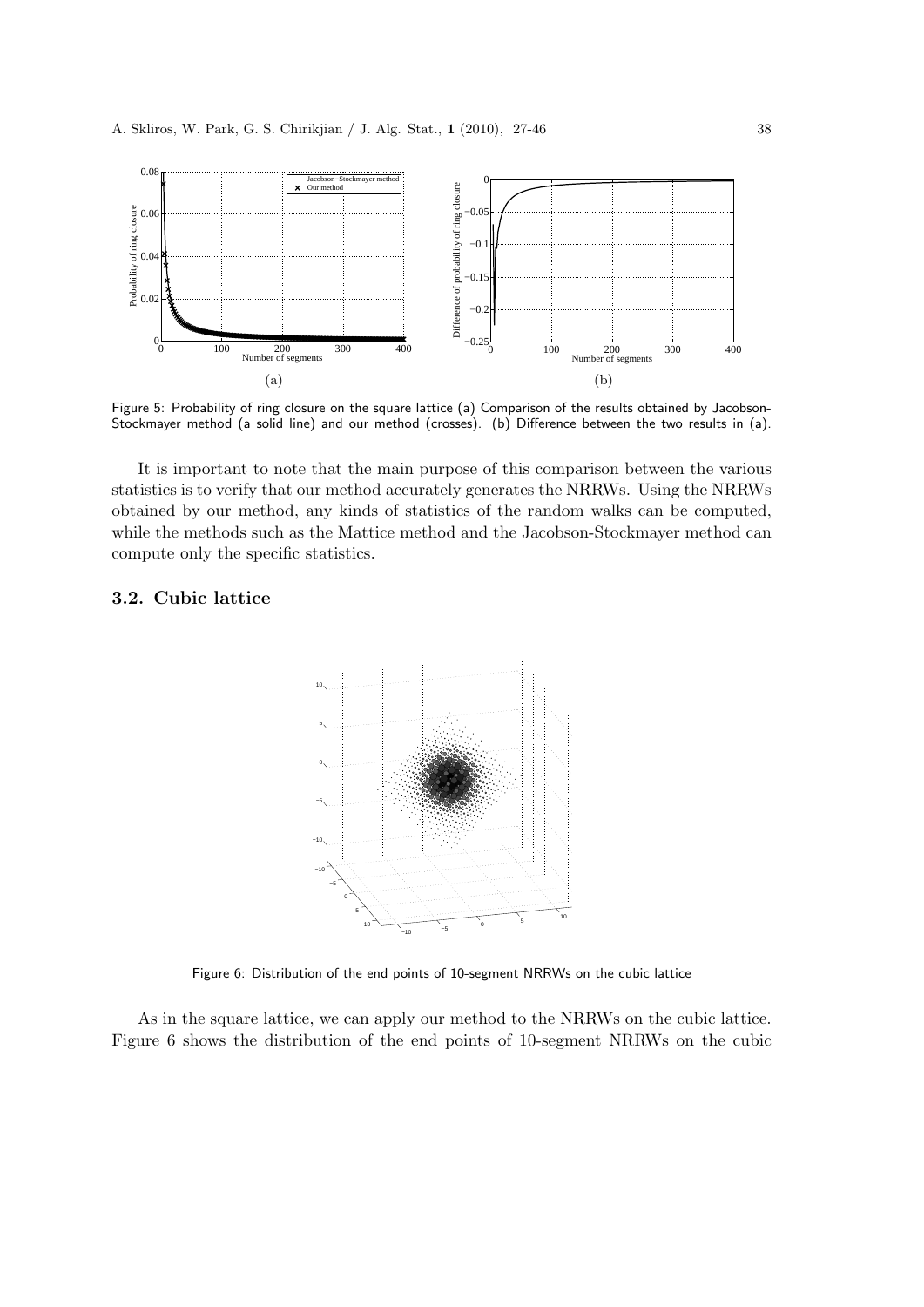

Figure 7: RATIO4 =  $\langle R^4 \rangle / \langle R^2 \rangle^2$  in the cubic lattice. (a) Comparison of the results obtained by Mattice method (a solid line) and our method (crosses). (b) Difference between the two results in (a).



Figure 8: RATIO6 =  $\langle R^6 \rangle / \langle R^2 \rangle^3$  in the cubic lattice. (a) Comparison of the results obtained by Mattice method (a solid line) and our method (crosses). (b) Difference between the two results in (a).

lattice. Figures  $7(a)$ ,  $8(a)$ , and  $9(a)$  show the statistics of the end-to-end distance obtained using our method (crosses) and by the method described in [32] (a solid line) for up to 20 segments. In addition, Figures 7(b), 8(b), and 9(b) show the corresponding difference at every number of segments. This difference is defined in the same way as in the square lattice.

The probability of the ring closure that was calculated analytically by Jacobson and Stockmayer [21] is  $(\frac{3}{2\pi n})^{3/2}$  for the cubic lattice. In order for a walk on the cubic lattice to terminate in the origin, it has to have even number of segments and the number of segments has to be greater than or equal to four. Figure  $10(a)$  shows the probabilities of the ring closure on the cubic lattice. The two results are obtained by the Jacobson-Stockmayer method (a solid line) and our method (crosses). Figure 10(b) shows the difference between the two results in Figure  $10(a)$ . We define this difference in the same way as in the square lattice.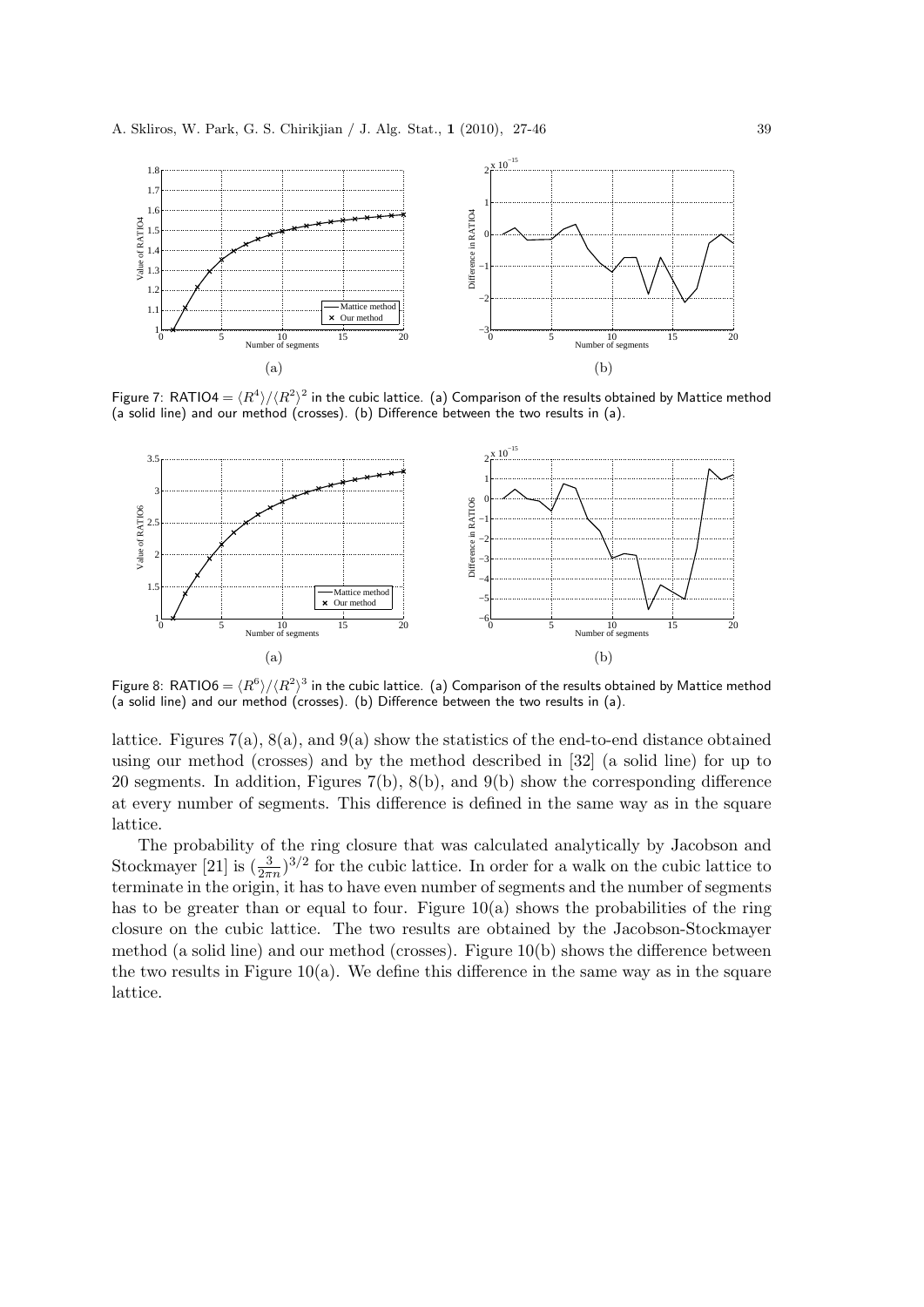

Figure 9: RATIO8 =  $\langle R^8 \rangle / \langle R^2 \rangle^4$  in the cubic lattice. (a) Comparison of the results obtained by Mattice method (a solid line) and our method (crosses). (b) Difference between the two results in (a).



Figure 10: Probability of ring closure on the cubic lattice (a) Comparison of the results obtained by Jacobson-Stockmayer method (a solid line) and our method (crosses). (b) Difference between the two results in (a).

#### **3.3. Diamond lattice**

As in the above two lattices, we can apply our method to the NRRWs on the diamond lattice. One distinctive feature of the diamond lattice is that this lattice is 2-definable [35]. Therefore, we start with  $\widehat{f}_2$  as a smallest step and compute the NRRWs of the even number of segments. Figure 11 shows the distribution of the end points of 10-segment NRRWs on the diamond lattice. Figures  $12(a)$ ,  $13(a)$ , and  $14(a)$  show the statistics of the end-toend distance obtained using our method (crosses) and by the method described in [32] (a solid line) for up to 20 segments. In addition, Figures  $12(b)$ ,  $13(b)$ , and  $14(b)$  show the corresponding difference at every number of segments. This difference is defined in the same way as in the above two lattices.

The probability of the ring closure calculated by Jacobson and Stockmayer [21] is  $\left(\frac{3}{2\pi}\right)$  $\frac{3}{2\pi n}$ <sup>3/2</sup> for the diamond lattice. In order for a walk on the diamond lattice to terminate in the origin, it has to have even number of segments and the number of segments has to be greater than or equal to six. Figure  $15(a)$  shows the probabilities of the ring closure on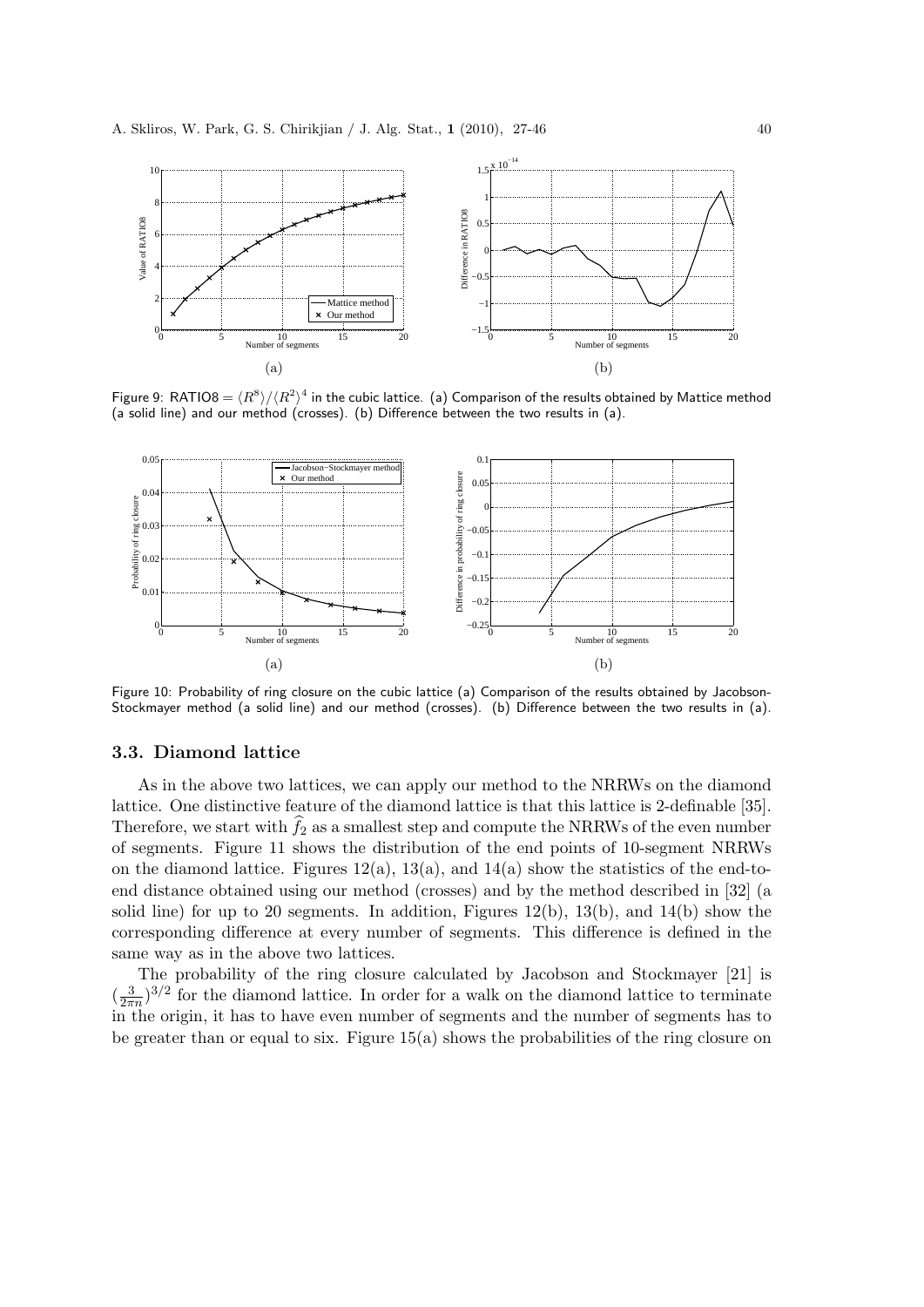

Figure 11: Distribution of the end points of 10-segment NRRWs on the diamond lattice



Figure 12: RATIO4 =  $\langle R^4 \rangle / \langle R^2 \rangle^2$  in the diamond lattice. (a) Comparison of the results obtained by Mattice method (a solid line) and our method (crosses). (b) Difference between the two results in (a).

the diamond lattice. The two results are obtained by the Jacobson-Stockmayer method (a solid line) and our method (crosses). Figure 15(b) shows the difference between the two results in Figure 15(a). We define this difference in the same way as in the above two lattices.

# **4. Conclusions**

Lattice random walks with no immediate reversals have applications in several various fields such as polymer science, finance, crystallography, and robotics. In particular, we are interested in studying properties of polymers that depend mainly on their conformations. The statistics of these conformations are studied by simulating them as lattice random walks. As the number of lattice segments increases, the number of all possible conformations increases exponentially. In this paper we developed a method for calculating the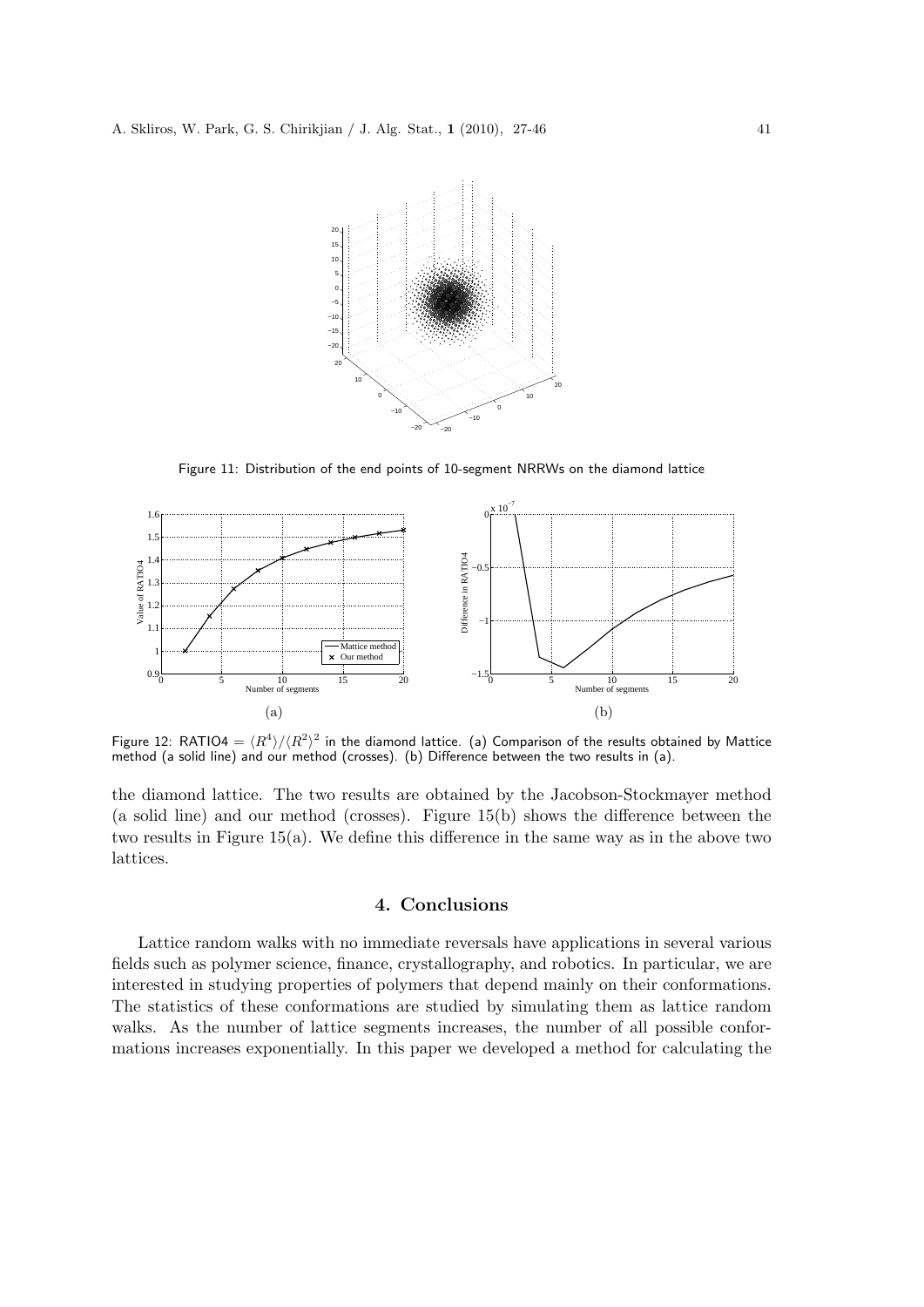

Figure 13: RATIO6 =  $\langle R^6 \rangle / \langle R^2 \rangle^3$  in the diamond lattice. (a) Comparison of the results obtained by Mattice method (a solid line) and our method (crosses). (b) Difference between the two results in (a).



Figure 14: RATIO8 =  $\langle R^8 \rangle / \langle R^2 \rangle^4$  in the diamond lattice. (a) Comparison of the results obtained by Mattice method (a solid line) and our method (crosses). (b) Difference between the two results in (a).

distribution of the distal ends of the *N*-segment NRRWs in  $\mathcal{O}(N^2 \log_2 N)$  computational cost for the square lattice and  $\mathcal{O}(N^3 \log_2 N)$  computational costs for the spatial lattices (e.g., cubic and diamond). This is a significant improvement compared to the exponential computational cost required by brute-force enumeration, or the random sampling that is often used (e.g., Monte Carlo methods). Our method generated the distribution of the distal end of long NRRWs using convolution of short NRRWs. This convolution was implemented using the group Fourier transform for the lattice motion group.

In order to verify our method, we used our method to study statistical properties of lattice random walks, and then compared them with the statistical quantities that other existing methods computed. We considered the statistics of the end-to-end distance, which are  $\frac{\langle R^4 \rangle}{\langle R^2 \rangle^2}$ ,  $\frac{\langle R^6 \rangle}{\langle R^2 \rangle^3}$  and  $\frac{\langle R^8 \rangle}{\langle R^2 \rangle^4}$ , where R is the end-to-end distance of the random walks. First, these quantities were computed using the position information of the distal end of the random walks that are obtained using our method. Then the same statistical quantities were computed using the Mattice method [32]. We also considered the probability of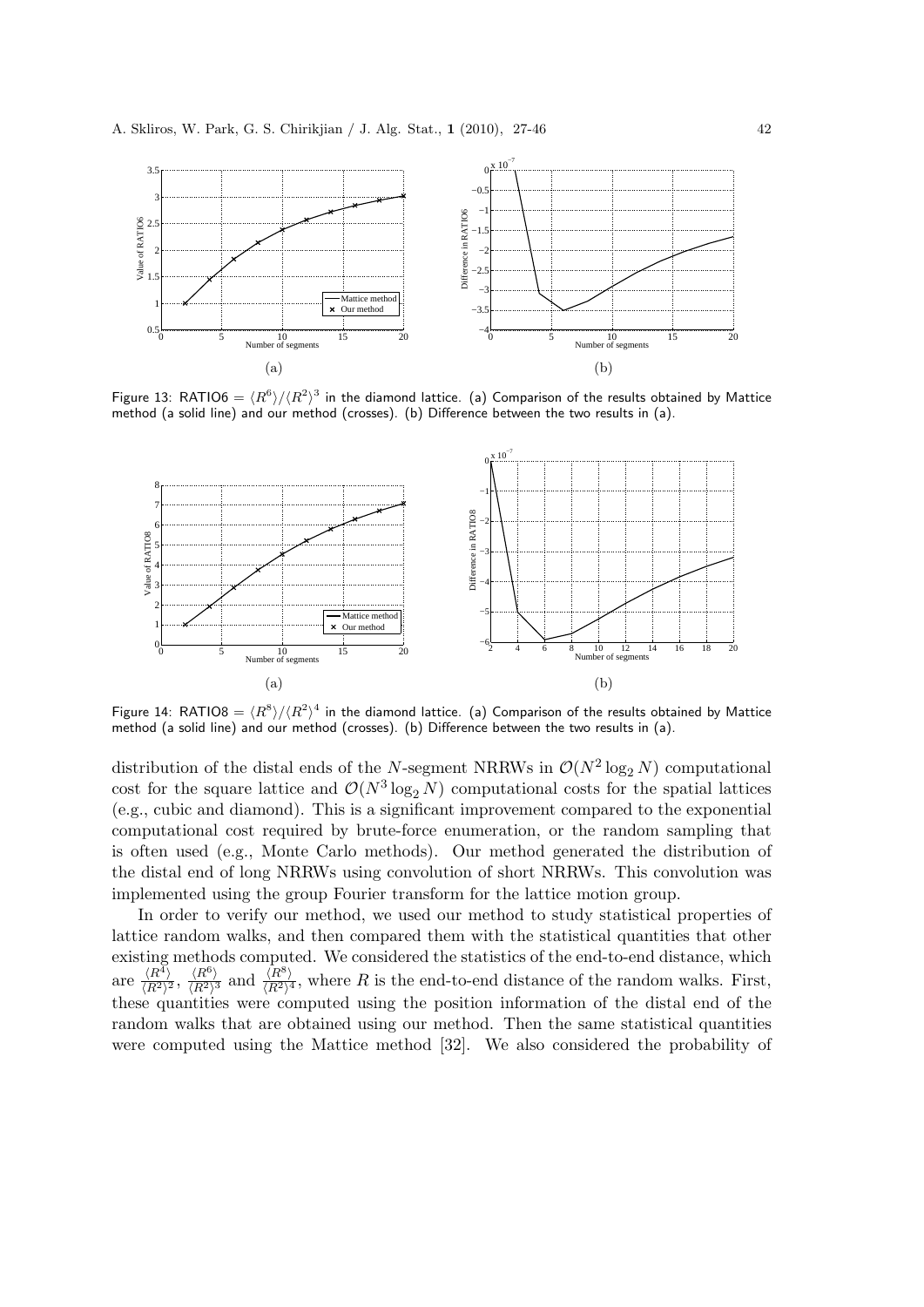#### REFERENCES 43



Figure 15: Probability of ring closure on the diamond lattice (a) Comparison of the results obtained by Jacobson-Stockmayer method (a solid line) and our method (crosses). (b) Difference between the two results in (a).

the ring closure. This quantity was computed using two methods: Jacobson-Stockmayer theory [21] and our method. All the comparison between the statistical quantities that we considered here verified that our method generates the accurate distribution of the conformations of the non-reversible random walks.

**ACKNOWLEDGEMENTS** This work was supported by NIH Grant 3R01GM075310- 04S1.

### **References**

- [1] Z. Alexandrowicz. Monte carlo of chains with excluded volume a way to evade sample attrition. *Journal of Chemical Physics*, 51:561–565, 1969.
- [2] E. Blokker. A theory for the construction of the irreducible representations of finite groups. *International Journal of Quantum Chemistry*, 6(5):925–933, 1972.
- [3] E. Blokker. A theory for the construction of the irreducible representations of finite groups. II. *International Journal of Quantum Chemistry*, 7(6):1091–1097, 1973.
- [4] C. J. Bradley and A. P. Cracknell. *Mathematical Theory of Symmetry in Solids*. Oxford U. Press, 1971.
- [5] G. M. Chechin, V. P. Popov, and V. N. Raspopov. The irreducible representations of hexagonal space-groups. *Kristallografiya*, 25(4):661–674, 1980.
- [6] G. S. Chirikjian. *Stochastic Models, Information Theory, and Lie Groups, Vols. I and II.* Birkhäuser, Boston, 2009/11.
- [7] G. S. Chirikjian and A. B. Kyatkin. *Engineering Applications of Noncommutative Harmonic Analysis*. CRC Press, Boca Raton, FL, 2001.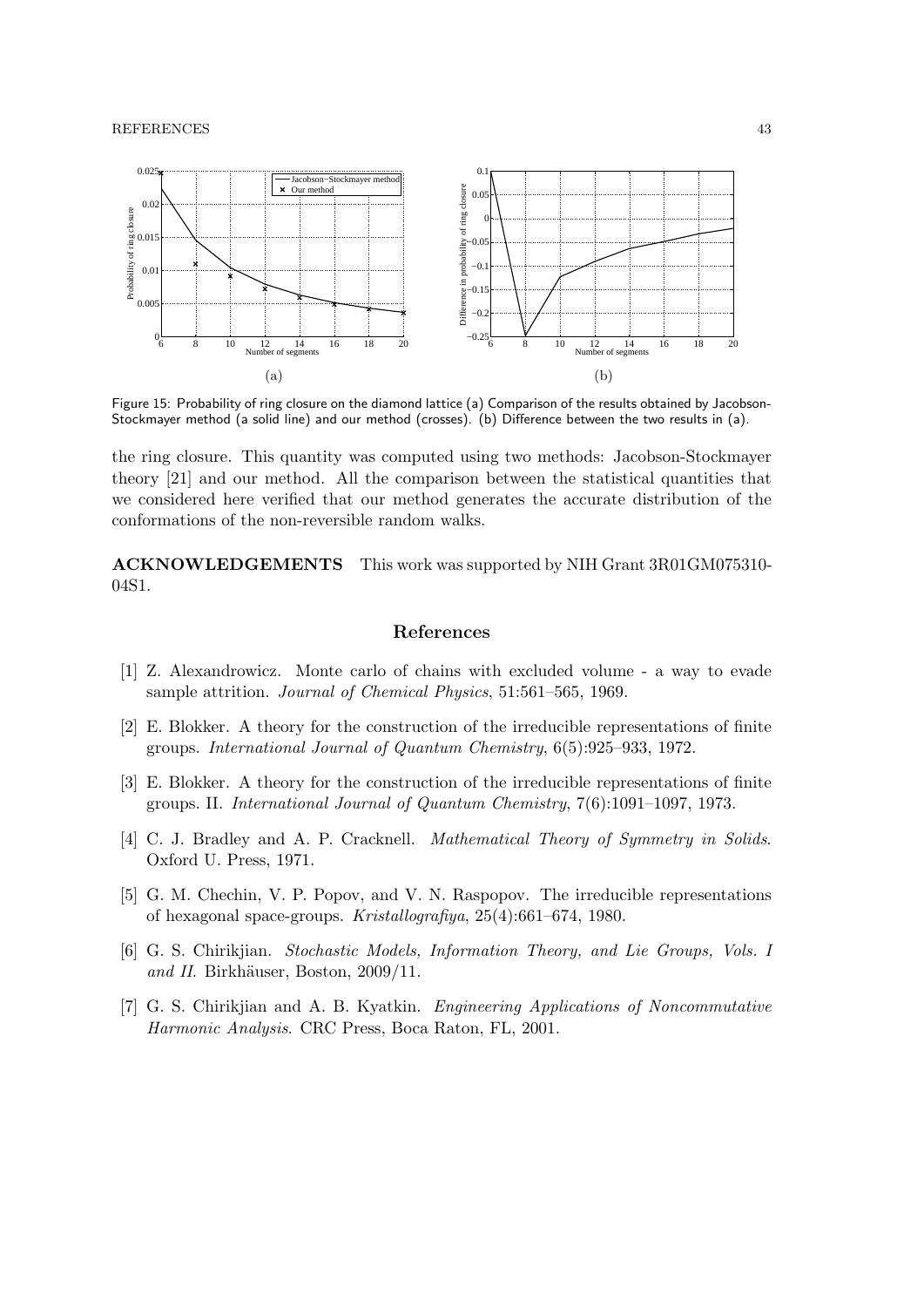- [8] P. Diaconis and D. Rockmore. Efficient computation of the Fourier transform on finite groups. *Journal of the American Mathematical Society*, 3(2):297–332, 1990.
- [9] P. Diaconis and L. Saloff-Coste. Comparison techniques for random walk on finite groups. *The Annals of Probability*, 21(4):2131–2156, 1993.
- [10] A. Erschler. On drift and entropy growth for random walks on groups. *The Annals of Probability*, 31(3):1193–1204, 2003.
- [11] R. A. Evarestov and V. P. Smirnov. *Site Symmetry in Crystals: Theory and Applications*. Springer-Verlag, Berlin, 2nd edition, 1997.
- [12] P. J. Flory. Foundations of rotational isomeric state theory and general methods for generating configurational averages. *Rotational Isomeric State Theory and Methods*, 7(3):381–392, 1974.
- [13] P. J. Flory. *Statistical Mechanics of Chain Molecules*. Hanser/Gardner Publications, Cincinnati, OH, 1985.
- [14] P. J. Flory and R. L. Jernigan. Second and fourth moments of chain molecules. *Journal Of Chemical Physics*, 42(10):3509–3519, 1965.
- [15] H. Furstenberg. Random walks and discrete subgroups of Lie groups. *Advances in Probability and Related Topics*, 1:1–63, 1971.
- [16] U. Grenander. *Probabilities on Algebraic Structures*. Dover, 2008.
- [17] T. Hahn. *International tables for crystallography. Brief teaching edition of volume A, Space-group symmetry*. Kluwer Academic Publishers, Boston, MA, 1996.
- [18] S. Q. He and H. A. Scheraga. Macromolecular conformational dynamics in torsional angle space. *Journal of Chemical Physics*, 108:271–286, 1998.
- [19] H. Heyer. *Probability Measures on Locally Compact Groups*. Springer-Verlag, 1977.
- [20] B. Iversen. *Lectures on Crystallographic Groups*. Matematisk Institut, Aarhus Universitet, 1990.
- [21] H. Jacobson and W. H. Stockmayer. Intramolecular reaction polycondensations. I. the theory of linear systems. *Journal of Chemical Physics*, 18(12):1600–1606, 1950.
- [22] T. Janssen. *Crystallographic Groups*. North Holland/American Elsevier, New York, 1972.
- [23] R. L. Jernigan and P. J. Flory. Moments of chain vectors for models of polymer chains. *Journal of Chemical Physics*, 50(10):4178–4185, 1969.
- [24] H. Kesten. Symmetric random walks on groups. *Transactions of the American Mathematical Society*, 92(2):336–354, 1959.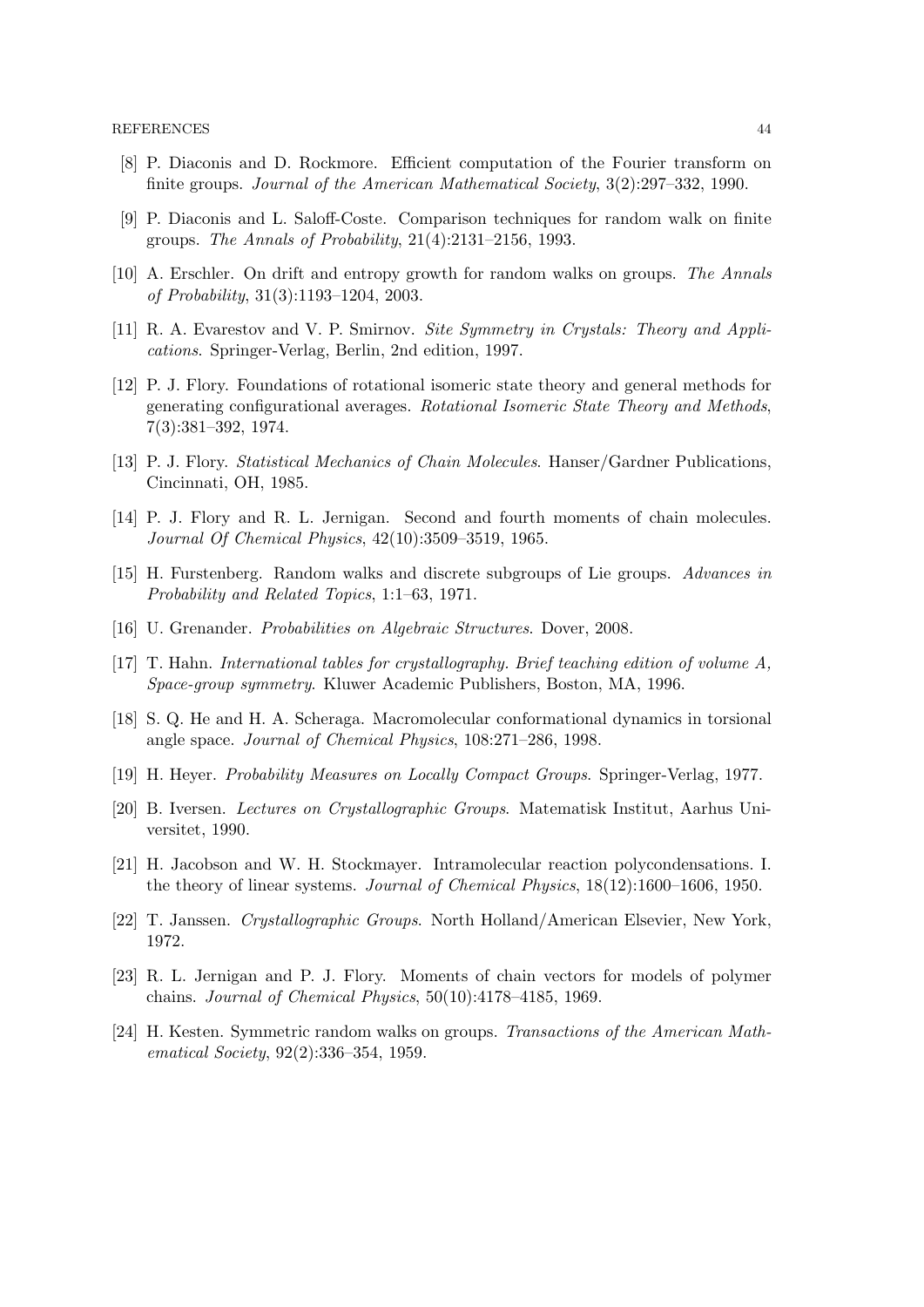- [25] H. Kesten. On the number of self-avoiding walks. *Journal of Mathematical Physics*, 4(7):960–969, 1963.
- [26] M. Kotelyanskii and D. N. Theodorou. *Simulation methods for Polymers*. Marcel Dekker Inc., New York, NY, 2004.
- [27] W. Kuhn. Concerning the shape of thread shapes molecules in solution. *Kolloid-Zeitschrift*, 68:2–15, 1934.
- [28] G. F. Lawler. *Intersections of Random Walks*. Birkhäuser, Boston, 1996.
- [29] G. W. Mackey. *The Theory of Unitary Group Representations*. The University of Chicago Press, Chicago, 1976.
- [30] N. Madras and G. Slade. *The self-avoiding walk*. Birkhäuser, Boston, 1996.
- [31] J. E. Mark, R. Abou-Hussein, T. Z. Sen, and A. Kloczkowski. Some simulations on filler reinforcement in elastomers. *Polymer*, 46:8894–8904, 2005.
- [32] W. L. Mattice and K. Sienicki. Extent of the correlation between the squared radius of gyration and squared end-to-end distance in random flight chains. *Journal of Chemical Physics*, 90(3):1956–1959, 1989.
- [33] W. L. Mattice and U. W. Suter. *Conformational Theory of Large Molecules, the Rotational Isomeric State Model in Macromolecular Systems*. Wiley, New York, NY, 1994.
- [34] N. Metropolis, A. W. Rosenbluth, M. N. Rosenbluth, A. H. Teller, and E. Teller. Equation of state calculations by fast computing machines. *Journal of Chemical Physics*, 21:1087–1092, 1953.
- [35] P. Meyer. Lattice geometries http://www.hermetic.ch/compsci/lattgeom.htm.
- [36] E. W. Montroll and G. H. Weiss. Random walks on lattices. II. *Journal of Mathematical Physics*, 6(2):167–181, 1965.
- [37] N. Neto. Irreducible representations of space groups. *Acta Crystallographica*, 29:464– 472, 1973.
- [38] N. Neto. Numerical-calculations of irreducible representations of space groups. *Computer Physics Communications*, 9(4):231–246, 1975.
- [39] M. A. Sharaf and J. E. Mark. Monte carlo simulations on the effects of nanoparticles on chain deformations and reinforcement in amorhous polyethylene networks. *Polymer*, 45:3943–3952, 2004.
- [40] A. Skliros and G. S. Chirikjian. Torsional random walk statistics on lattices using convolution on crystallographic motion groups. *Polymer*, 48(7):2155–2173, 2007.